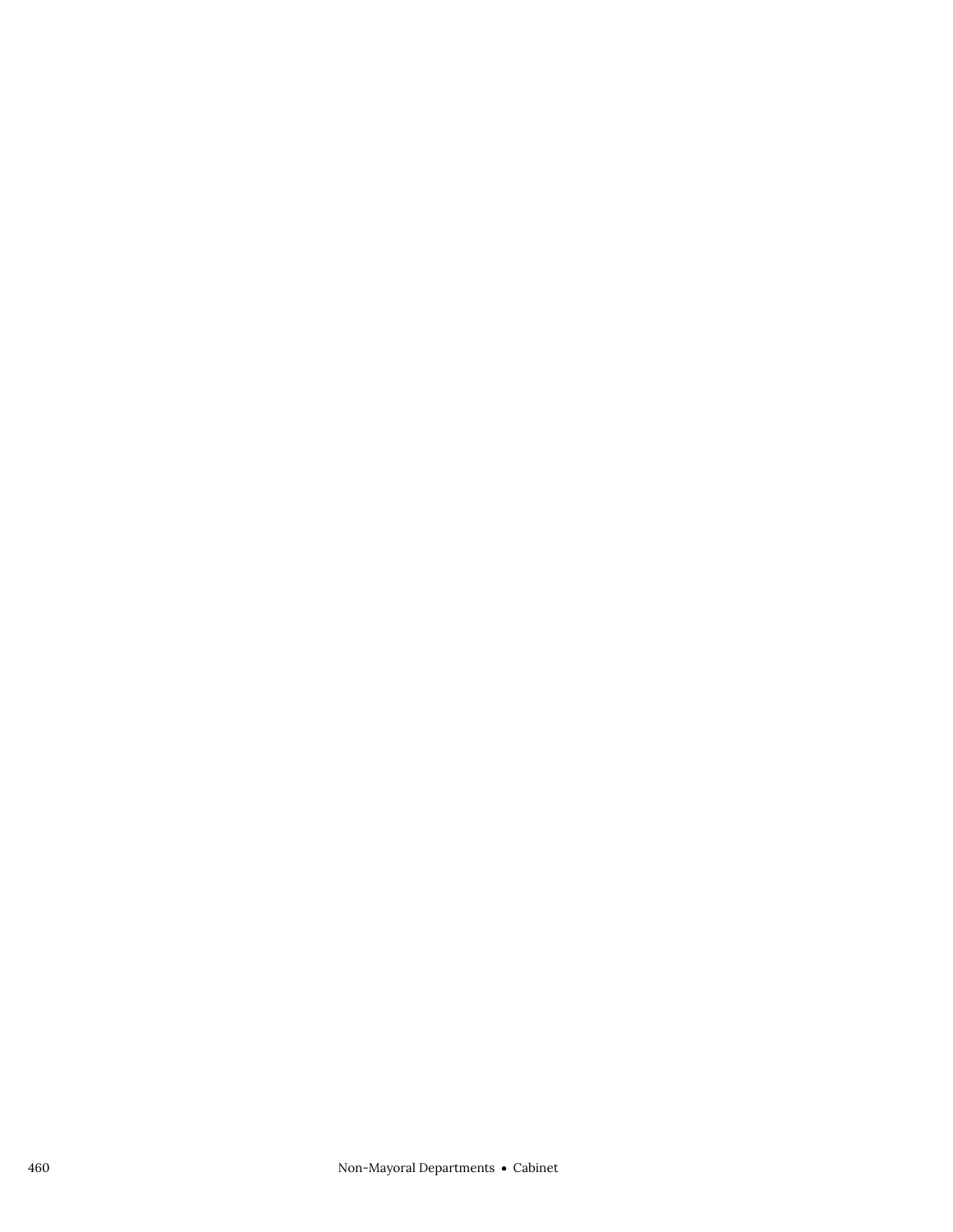# <span id="page-2-0"></span>Non-Mayoral Departments

### **Cabinet Mission**

These departments are governed independently by appointed or elected officials, but are financed by the City: City Clerk (elected by the City Council); City Council (elected position); Finance Commission (appointed by Governor).

| <b>Operating Budget</b>            |                                                                  | <b>Total Actual '18</b>                        | <b>Total Actual '19</b>                        | <b>Total Approp</b><br>20                      | <b>Total Budget '21</b>                        |
|------------------------------------|------------------------------------------------------------------|------------------------------------------------|------------------------------------------------|------------------------------------------------|------------------------------------------------|
|                                    | City Clerk<br>City Council<br><b>Finance Commission</b><br>Total | 1,234,257<br>5,248,445<br>271,026<br>6,753,728 | 1,233,659<br>5,442,471<br>276,452<br>6,952,582 | 1,346,250<br>5,721,300<br>294,446<br>7,361,996 | 1,392,267<br>5,736,400<br>299,784<br>7,428,451 |
| <b>External Funds Expenditures</b> |                                                                  | <b>Total Actual '18</b>                        | <b>Total Actual '19</b>                        | <b>Total Approp</b><br>20                      | <b>Total Budget '21</b>                        |
|                                    | City Council                                                     | $\mathbf{0}$                                   | 27,862                                         | 50,000                                         | $\mathbf{0}$                                   |
|                                    | <b>Total</b>                                                     | 0                                              | 27,862                                         | 50,000                                         | $\bf{0}$                                       |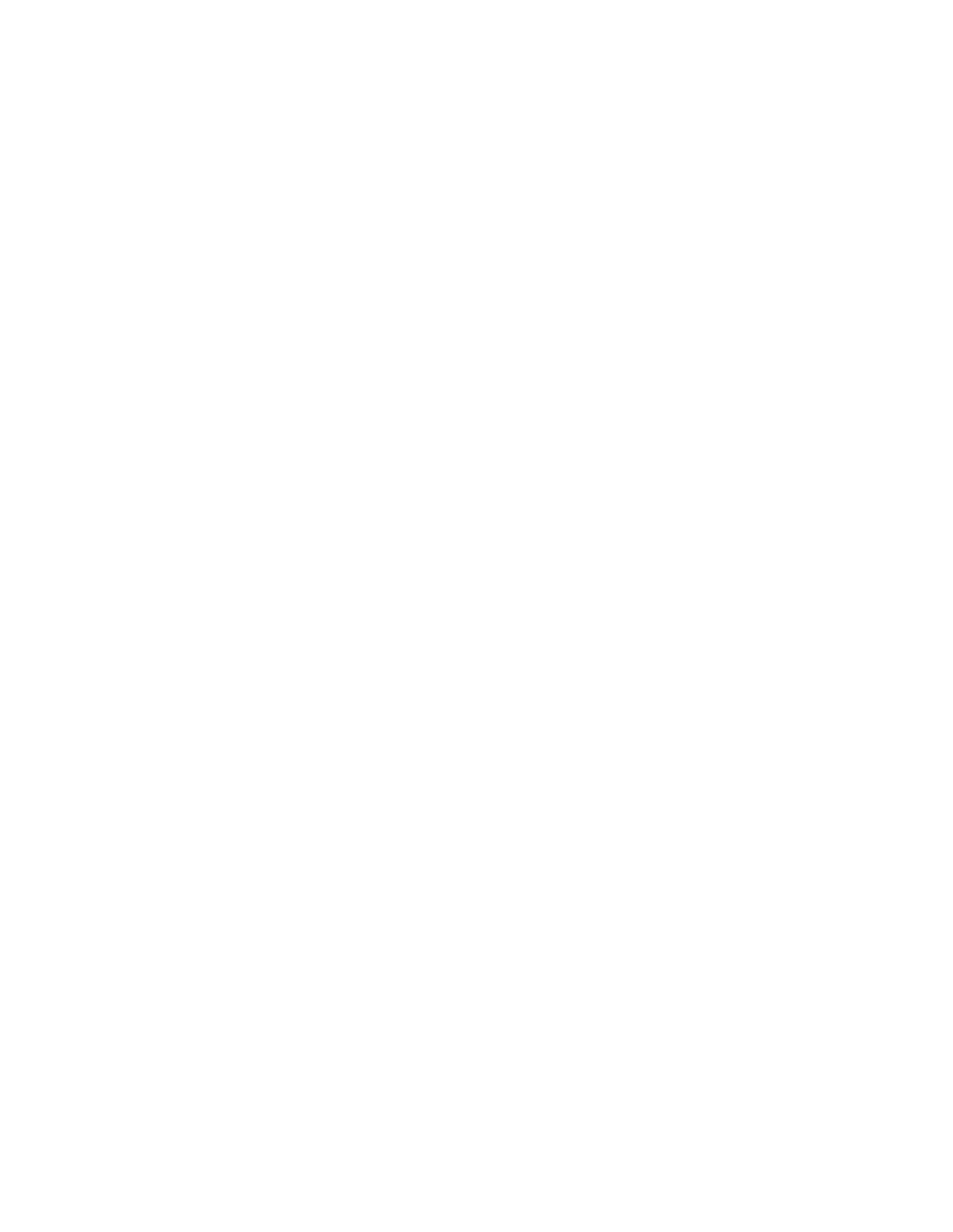# City Clerk Operating Budget

### **Maureen Feeney,** *City Clerk,* **Appropriation 161000**

### **Department Mission**

The mission of the City Clerk's office is to accept, file, record, and maintain all municipal records. The City Clerk publishes the agenda for all City Council meetings, records all Council and related Mayoral actions, and edits and compiles the minutes of Council meetings. The Department also maintains the City Council document system database and publishes all ordinances and amended codes on a yearly basis. The City Clerk is also responsible for overseeing the work of the Archives Commission.

#### <span id="page-4-0"></span>**Selected Performance Goals**

#### **Legislative Support**

- City Council meeting are created, updated, and published on the City of Boston website.
- To distribute copies of the Municipal Code and Annual Supplements.
- To Update the Ordinance section of the Municipal Code and distribute supplements. **Document Filing**

- Scanning and indexing documents.
- Time used for processing documents.

### **Document Filing**

To receive and record statutory filings as required by law.

### **Archives**

 To provide archives record center to City departments and the public; provide records disposition services to departments.

| <b>Operating Budget</b> | Program Name                                       | <b>Total Actual '18</b>       | <b>Total Actual '19</b>       | <b>Total Approp</b><br>20     | <b>Total Budget '21</b>       |
|-------------------------|----------------------------------------------------|-------------------------------|-------------------------------|-------------------------------|-------------------------------|
|                         | Legislative Support<br>Document Filing<br>Archives | 282.801<br>504.623<br>446.833 | 300.989<br>489.146<br>443.524 | 307.775<br>550.372<br>488.103 | 410,287<br>498,840<br>483,140 |
|                         | Total                                              | 1,234,257                     | 1,233,659                     | 1,346,250                     | 1,392,267                     |

| <b>Operating Budget</b>             | <b>Actual</b> '18    | Actual '19           | Approp '20           | Budget '21           |
|-------------------------------------|----------------------|----------------------|----------------------|----------------------|
| Personnel Services<br>Non Personnel | 1,133,812<br>100.445 | 1.129.957<br>103.702 | 1.233.492<br>112.758 | 1,268,627<br>123,640 |
| Total                               | 1,234,257            | 1,233,659            | 1,346,250            | 1,392,267            |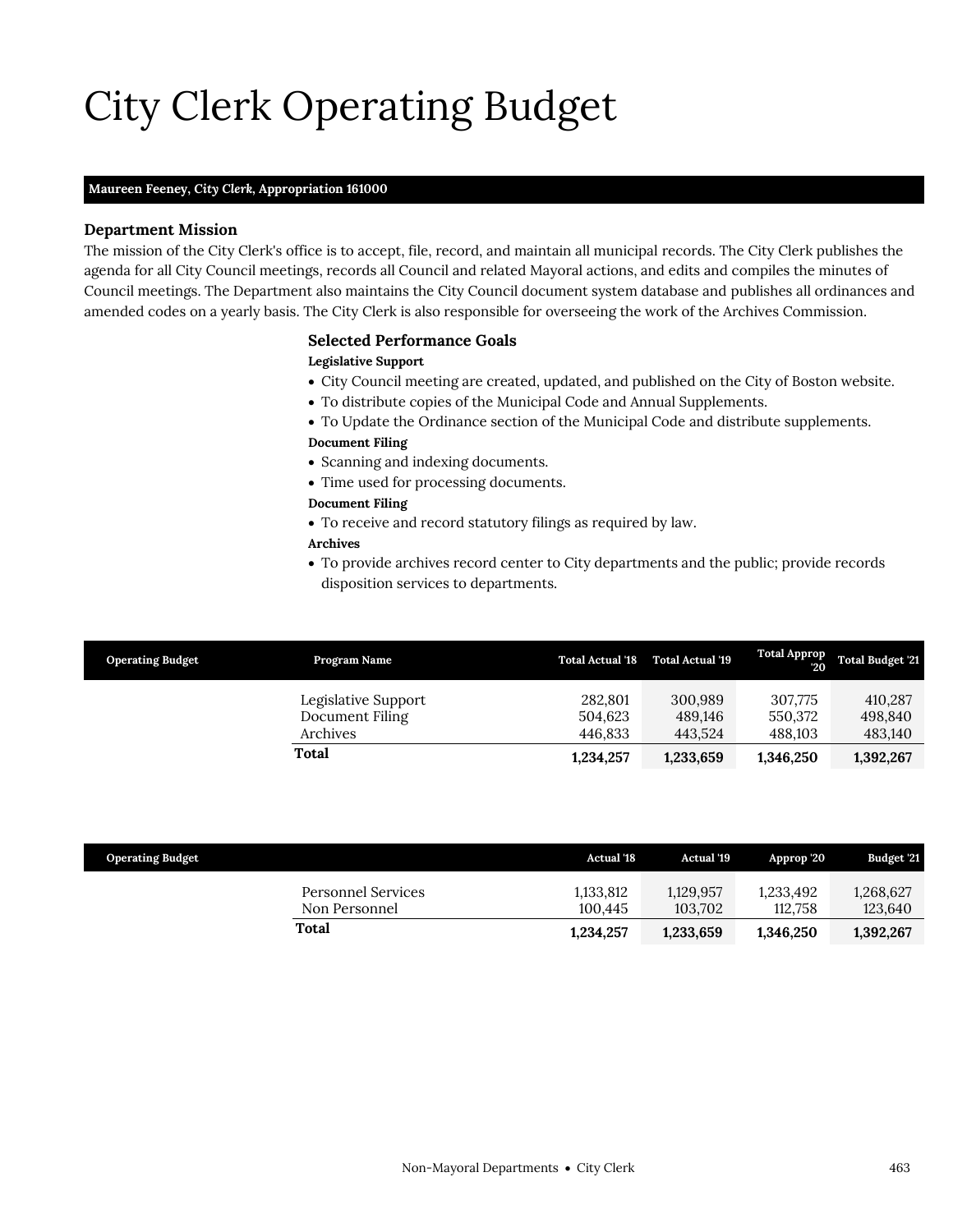### City Clerk Operating Budget



### **Authorizing Statutes**

- Election of the City Clerk, CBC St. 2 §§ 11, 13, 550, 551; CBC St. 6 § 101; CBC Ord. §§ 2-10.1-2-10.4; M.G.L.A. c. 41, §§ 12-19.
- Duties of the City Clerk, M.G.L.A. c. 41, §§ 12-19; 1988 Mass. Acts ch. 68; M.G.L.A. c.55, § 26; CBC Ord. §§ 2-10.1-2-10.4; CBC Ord. § 2-12.5; CBC Ord. § 5-5.6; CBC Ord. § 5-5.10; CBC Ord. §§ 12-9A.1-12- 9A.9; CBC Ord. §18-1.
- City Archives and Records Commission, 1988 Mass. Acts ch. 68.

### **Description of Services**

Services to the public include the sale of various licenses and permits, notarizing and attesting to documents, and filing, recording, and copying papers in the custody of the Clerk. Services to City government consist of providing informational resources and technical assistance, administration of oaths of office, attestation of various legal papers, custody of records, and administration of the state's open meeting law. The Archives Commission oversees the protection of City records, files, and other items of historic interest.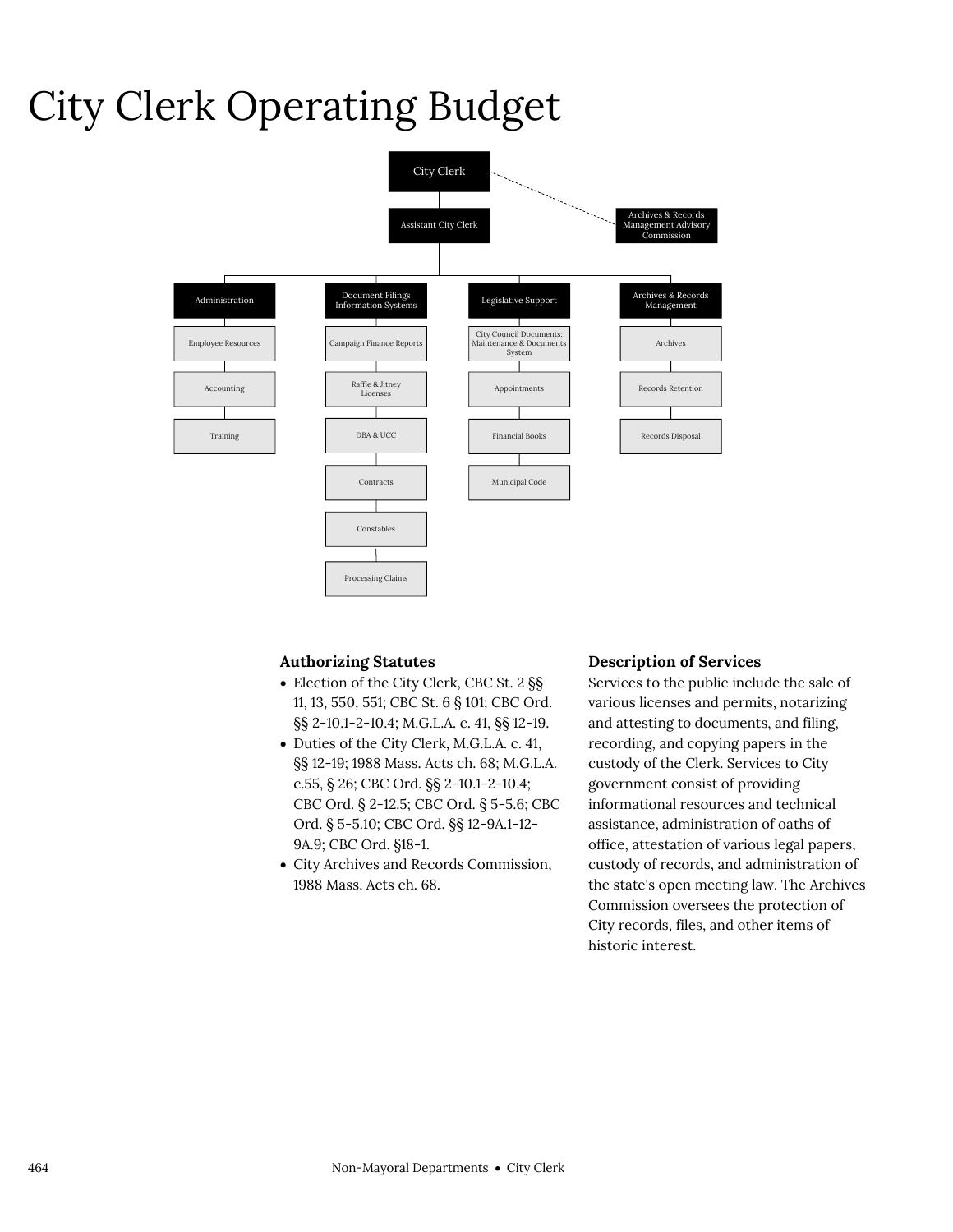# Department History

| <b>Personnel Services</b>                                               | FY18 Expenditure             | FY19 Expenditure             | <b>FY20 Appropriation</b>        | FY21 Adopted             | $Inc/Dec$ 20 vs 21               |
|-------------------------------------------------------------------------|------------------------------|------------------------------|----------------------------------|--------------------------|----------------------------------|
| 51000 Permanent Employees                                               | 1,110,310                    | 1,106,168                    | 1,233,492                        | 1,248,283                | 14,791                           |
| 51100 Emergency Employees                                               | 0                            | 0                            | 0                                | 0                        | 0                                |
| 51200 Overtime<br>51600 Unemployment Compensation                       | 23,502<br>$\mathbf{0}$       | 23,789<br>0                  | $\boldsymbol{0}$<br>0            | 20,344<br>0              | 20,344<br>0                      |
| 51700 Workers' Compensation                                             | $\mathbf{0}$                 | $\mathbf{0}$                 | $\mathbf{0}$                     | $\mathbf{0}$             | $\mathbf{0}$                     |
| <b>Total Personnel Services</b>                                         | 1,133,812                    | 1,129,957                    | 1,233,492                        | 1,268,627                | 35,135                           |
| <b>Contractual Services</b>                                             | FY18 Expenditure             | FY19 Expenditure             | FY20 Appropriation               | FY21 Adopted             | Inc/Dec 20 vs 21                 |
| 52100 Communications                                                    | 5,094                        | 4,013                        | 6,500                            | 6,500                    | 0                                |
| 52200 Utilities                                                         | 0                            | 0                            | $\mathbf{0}$                     | 0                        | $\boldsymbol{0}$                 |
| 52400 Snow Removal                                                      | 0                            | 0                            | $\overline{0}$                   | 0                        | $\mathbf{0}$                     |
| 52500 Garbage/Waste Removal<br>52600 Repairs Buildings & Structures     | $\mathbf{0}$<br>$\mathbf{0}$ | $\mathbf{0}$<br>$\mathbf{0}$ | $\overline{0}$<br>$\overline{0}$ | 0<br>$\overline{0}$      | $\boldsymbol{0}$<br>$\mathbf{0}$ |
| 52700 Repairs & Service of Equipment                                    | 3,018                        | 4,391                        | 4,500                            | 4,500                    | $\boldsymbol{0}$                 |
| 52800 Transportation of Persons                                         | 4,438                        | 5,779                        | 5,725                            | 7,299                    | 1,574                            |
| 52900 Contracted Services                                               | 54,342                       | 64,258                       | 70,453                           | 77,231                   | 6,778                            |
| <b>Total Contractual Services</b>                                       | 66,892                       | 78,441                       | 87,178                           | 95,530                   | 8,352                            |
| <b>Supplies &amp; Materials</b>                                         | <b>FY18 Expenditure</b>      | FY19 Expenditure             | <b>FY20 Appropriation</b>        | FY21 Adopted             | $Inc/Dec$ 20 vs 21               |
| 53000 Auto Energy Supplies                                              | 0                            | 0                            | 0                                | 0                        | 0                                |
| 53200 Food Supplies                                                     | $\boldsymbol{0}$             | 0                            | 0                                | 0                        | $\mathbf{0}$                     |
| 53400 Custodial Supplies                                                | $\mathbf{0}$                 | $\mathbf{0}$                 | $\mathbf{0}$                     | 0                        | $\mathbf{0}$                     |
| 53500 Med, Dental, & Hosp Supply<br>53600 Office Supplies and Materials | $\mathbf{0}$<br>13,744       | $\mathbf{0}$<br>18,350       | $\overline{0}$<br>16,450         | $\overline{0}$<br>18,747 | $\overline{0}$<br>2,297          |
| 53700 Clothing Allowance                                                | 1,000                        | 1,000                        | 1,000                            | 1,000                    | $\boldsymbol{0}$                 |
| 53800 Educational Supplies & Mat                                        | $\mathbf{0}$                 | 0                            | $\mathbf{0}$                     | 0                        | 0                                |
| 53900 Misc Supplies & Materials                                         | $\mathbf{0}$                 | $\mathbf{0}$                 | $\mathbf{0}$                     | $\mathbf{0}$             | $\mathbf{0}$                     |
|                                                                         |                              |                              |                                  |                          |                                  |
| <b>Total Supplies &amp; Materials</b>                                   | 14,744                       | 19,350                       | 17,450                           | 19,747                   | 2,297                            |
| <b>Current Chgs &amp; Oblig</b>                                         | <b>FY18 Expenditure</b>      | FY19 Expenditure             | <b>FY20 Appropriation</b>        | FY21 Adopted             | $Inc/Dec$ 20 vs 21               |
| 54300 Workers' Comp Medical                                             | 0                            | 0                            | 0                                | 0                        | 0                                |
| 54400 Legal Liabilities                                                 | $\mathbf{0}$                 | 0                            | 0                                | 0                        | $\mathbf{0}$                     |
| 54500 Aid To Veterans                                                   | $\boldsymbol{0}$             | 0                            | 0                                | 0                        | $\boldsymbol{0}$                 |
| 54600 Current Charges H&I                                               | $\mathbf{0}$                 | $\mathbf{0}$                 | $\mathbf{0}$                     | $\mathbf{0}$             | $\mathbf{0}$                     |
| 54700 Indemnification                                                   | $\mathbf{0}$                 | $\boldsymbol{0}$             | $\boldsymbol{0}$                 | 0                        | $\mathbf{0}$                     |
| 54800 Reserve Account<br>54900 Other Current Charges                    | $\mathbf{0}$<br>14,580       | $\mathbf{0}$<br>2,934        | $\mathbf{0}$<br>8,130            | $\overline{0}$<br>8,363  | $\mathbf{0}$<br>233              |
| Total Current Chgs & Oblig                                              | 14,580                       | 2,934                        | 8,130                            | 8,363                    | 233                              |
| Equipment                                                               | <b>FY18 Expenditure</b>      | <b>FY19 Expenditure</b>      | <b>FY20</b> Appropriation        | FY21 Adopted             | Inc/Dec 20 vs 21                 |
|                                                                         | 0                            | 0                            | 0                                | 0                        | 0                                |
| 55000 Automotive Equipment<br>55400 Lease/Purchase                      | $\mathbf{0}$                 | $\boldsymbol{0}$             | $\mathbf{0}$                     | 0                        | 0                                |
| 55600 Office Furniture & Equipment                                      | 3,582                        | 412                          | 0                                | $\boldsymbol{0}$         | 0                                |
| 55900 Misc Equipment                                                    | 647                          | 2,565                        | 0                                | $\boldsymbol{0}$         | 0                                |
| <b>Total Equipment</b>                                                  | 4,229                        | 2,977                        | $\mathbf{0}$                     | $\boldsymbol{0}$         | $\mathbf{0}$                     |
| Other                                                                   | FY18 Expenditure             | FY19 Expenditure             | FY20 Appropriation               | FY21 Adopted             | Inc/Dec 20 vs 21                 |
| 56200 Special Appropriation                                             | 0                            | 0                            | 0                                | 0                        | 0                                |
| 57200 Structures & Improvements                                         | 0                            | $\boldsymbol{0}$             | 0                                | 0                        | $\boldsymbol{0}$                 |
| 58000 Land & Non-Structure                                              | $\boldsymbol{0}$             | $\boldsymbol{0}$             | $\boldsymbol{0}$                 | $\boldsymbol{0}$         | $\mathbf{0}$                     |
| <b>Total Other</b><br>Grand Total                                       | $\boldsymbol{0}$             | $\boldsymbol{0}$             | $\mathbf{0}$                     | $\boldsymbol{0}$         | $\mathbf{0}$                     |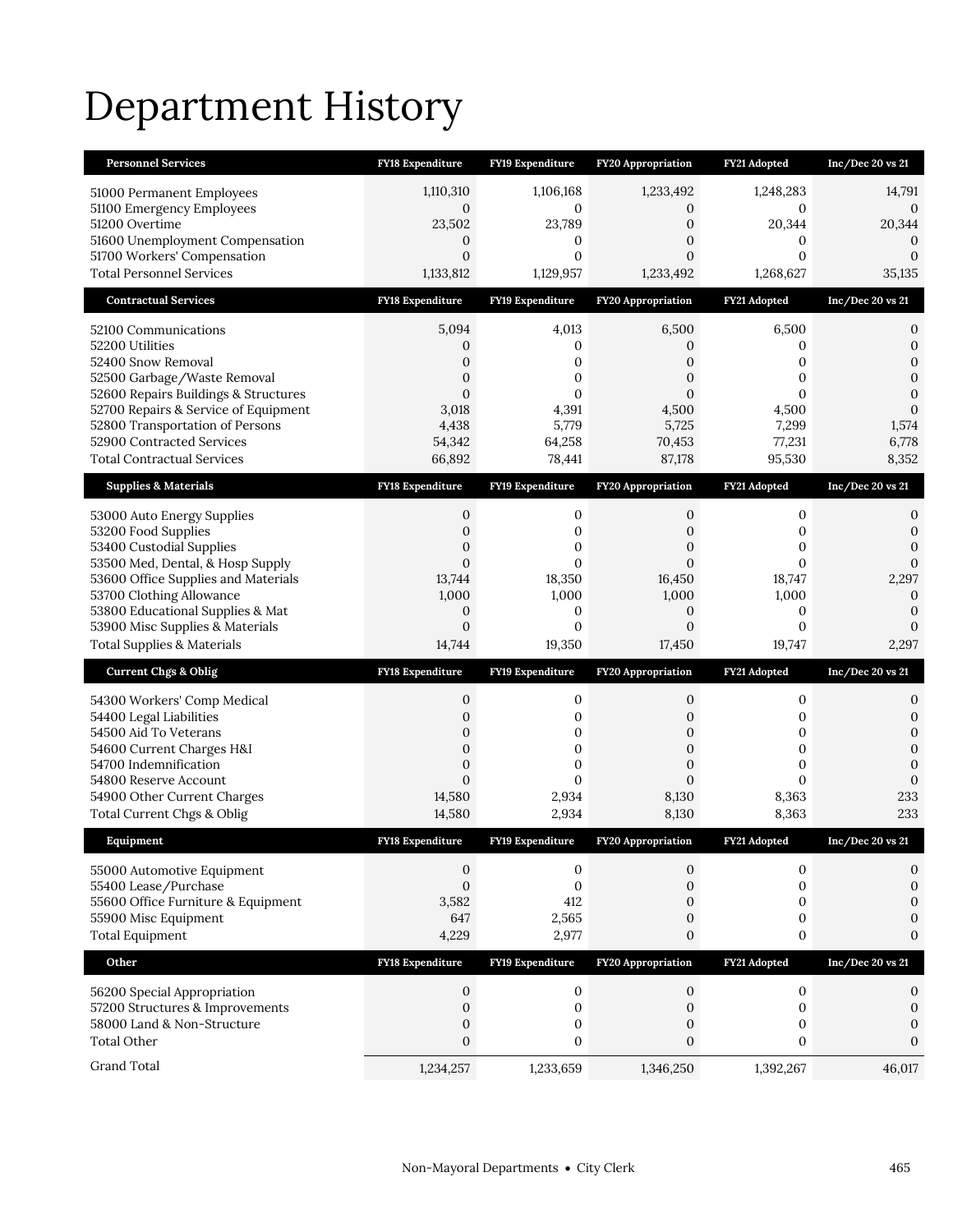### Department Personnel

| Union<br>Code   | Grade | Position | <b>FY21 Salary</b> | Title                     | Union<br>Code   | Grade | Position | <b>FY21 Salary</b> |
|-----------------|-------|----------|--------------------|---------------------------|-----------------|-------|----------|--------------------|
|                 |       |          |                    |                           |                 |       |          |                    |
| SE <sub>1</sub> | 04    | 1.00     | 57,094             | Asst City Clerk           | <b>EXM</b>      | 09    | 1.00     | 113,658            |
| SU <sub>4</sub> | 14    | 1.00     | 51,472             | City Clerk                | <b>CDH</b>      | NG    | 1.00     | 115,316            |
| SE <sub>1</sub> | 05    | 5.00     | 354,850            | Head Clerk & Secretary    | SU <sub>4</sub> | 13    | 1.00     | 58,275             |
| SE <sub>1</sub> | 04    | 1.00     | 51,458             | Prin Admin Asst           | SE <sub>1</sub> | 09    | 1.00     | 116,500            |
| SE <sub>1</sub> | 09    | 1.00     | 116,500            | Senior Admin Asst         | SE <sub>1</sub> | 07    | 1.00     | 99,243             |
|                 |       |          |                    | Sr Adm Asst               | SE <sub>1</sub> | 05    | 1.00     | 82,880             |
|                 |       |          |                    | Total                     |                 |       | 15       | 1,217,246          |
|                 |       |          |                    | Adjustments               |                 |       |          |                    |
|                 |       |          |                    | Differential Payments     |                 |       |          | 4,000              |
|                 |       |          |                    | Other                     |                 |       |          | 27,034             |
|                 |       |          |                    | Chargebacks               |                 |       |          | $\mathbf{0}$       |
|                 |       |          |                    | Salary Savings            |                 |       |          | $\mathbf{0}$       |
|                 |       |          |                    | <b>FY21 Total Request</b> |                 |       |          | 1,248,280          |
|                 |       |          |                    |                           |                 |       |          |                    |

L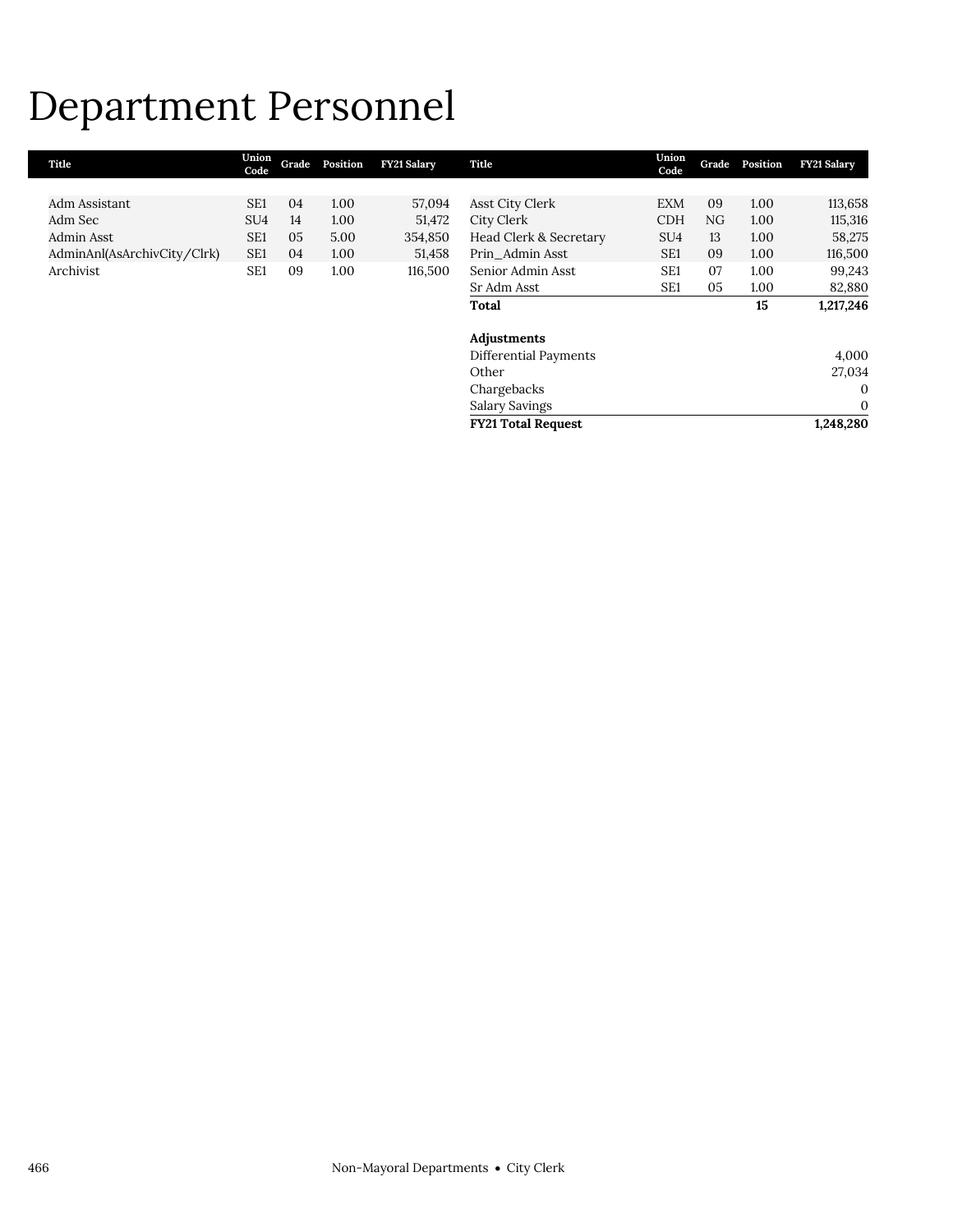### <span id="page-8-0"></span>Program 1. Legislative Support

### **Maureen Feeney,** *Manager,* **Organization 161100**

### **Program Description**

The Legislative Support Program carries out government functions required by state and local law and manages and maintains the City Council document system database. The program also administers oaths of office and maintains records relative to the appointment or election of City officers. The program maintains and updates the City of Boston Code, advises City officials on the Commonwealth's open meeting law, and maintains copies of City of Boston official reports.

|       | <b>Operating Budget</b> |                                                                                        | <b>Actual '18</b> | <b>Actual</b> '19 | Approp '20        | Budget '21        |  |
|-------|-------------------------|----------------------------------------------------------------------------------------|-------------------|-------------------|-------------------|-------------------|--|
|       |                         | <b>Personnel Services</b><br>Non Personnel                                             | 258,314<br>24,487 | 276,957<br>24,032 | 282,282<br>25,493 | 380,274<br>30,013 |  |
|       |                         | <b>Total</b>                                                                           | 282,801           | 300,989           | 307,775           | 410,287           |  |
|       | Performance             |                                                                                        |                   |                   |                   |                   |  |
| Goal: |                         | City Council meeting are created, updated, and published on the City of Boston website |                   |                   |                   |                   |  |
|       |                         | <b>Performance Measures</b>                                                            | <b>Actual</b> '18 | Actual '19        | Projected '20     | Target '21        |  |
|       |                         | Records Digitized - Legislative<br>Support                                             | 2,923             | 1,772             | 1,927             | 2,200             |  |
| Goal: |                         | To distribute copies of the Municipal Code and Annual Supplements                      |                   |                   |                   |                   |  |
|       |                         | <b>Performance Measures</b>                                                            | <b>Actual '18</b> | Actual '19        | Projected '20     | Target '21        |  |
|       |                         | Codes and Supplements distributed                                                      | 255               | 190               | 177               | 180               |  |
| Goal: |                         | To receive, prepare, record and distribute financial and legislative documents         |                   |                   |                   |                   |  |
|       |                         | <b>Performance Measures</b>                                                            | <b>Actual '18</b> | <b>Actual '19</b> | Projected '20     | Target '21        |  |
|       |                         | Processing Hours - Legislative<br>Support                                              | 1,065             | 2,200             | 1,856             | 1900              |  |
| Goal: |                         | To Update the Ordinance section of the Municipal Code and distribute supplements       |                   |                   |                   |                   |  |
|       |                         | <b>Performance Measures</b>                                                            | <b>Actual</b> '18 | <b>Actual '19</b> | Projected '20     | Target '21        |  |

| Performance Measures                               | Actual 18 | Actual 19 | Projected 20 | Target ZI |
|----------------------------------------------------|-----------|-----------|--------------|-----------|
| Annual Code Supplement and CD<br>produced in April |           |           |              |           |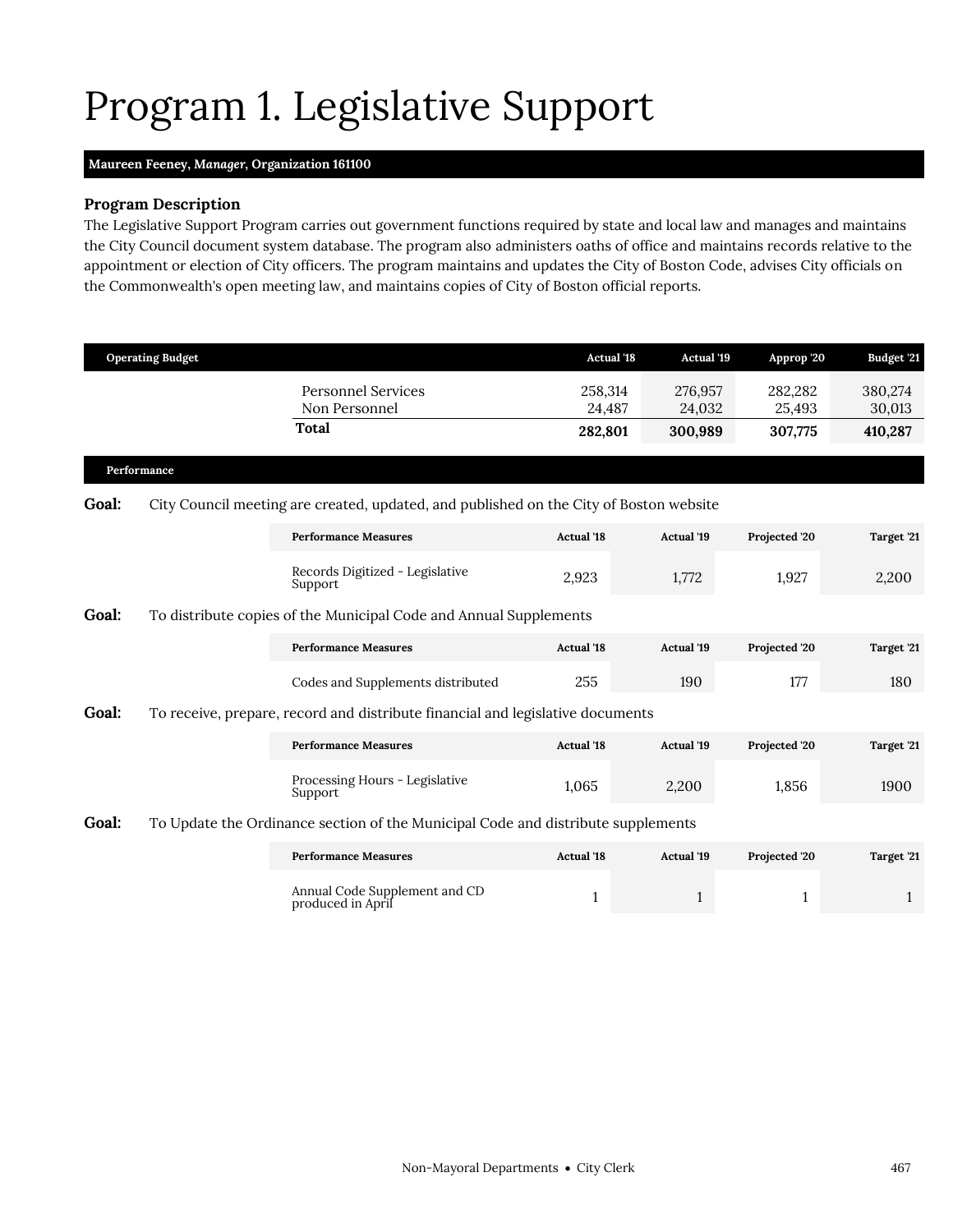### <span id="page-9-0"></span>Program 2. Document Filing

### **Maureen Feeney,** *Manager,* **Organization 161200**

### **Program Description**

The City Clerk is the supervisor of records and the filing agency for the City. The Office of the City Clerk is required to record, file, and maintain indices of public documents.

|              | <b>Operating Budget</b>                                                                               |                                                                       | <b>Actual '18</b> | <b>Actual</b> '19 | Approp '20        | <b>Budget '21</b> |
|--------------|-------------------------------------------------------------------------------------------------------|-----------------------------------------------------------------------|-------------------|-------------------|-------------------|-------------------|
|              |                                                                                                       | <b>Personnel Services</b><br>Non Personnel                            | 494,676<br>9,947  | 477,493<br>11,653 | 537,312<br>13,060 | 481,092<br>17,748 |
|              |                                                                                                       | <b>Total</b>                                                          | 504,623           | 489,146           | 550,372           | 498,840           |
|              | Performance                                                                                           |                                                                       |                   |                   |                   |                   |
| <b>Goal:</b> | Scanning and indexing documents                                                                       |                                                                       |                   |                   |                   |                   |
|              |                                                                                                       | <b>Performance Measures</b>                                           | <b>Actual</b> '18 | <b>Actual '19</b> | Projected '20     | Target '21        |
|              |                                                                                                       | Records Digitized                                                     | 5,737             | 6,000             | 5,737             | 5500              |
| Goal:        | Time used for processing documents                                                                    |                                                                       |                   |                   |                   |                   |
|              |                                                                                                       | <b>Performance Measures</b>                                           | <b>Actual</b> '18 | <b>Actual '19</b> | Projected '20     | Target '21        |
|              |                                                                                                       | Processing Hours - Document Filing                                    | 2,923             | 2,500             | 2,987             | 3500              |
| Goal:        |                                                                                                       | To receive and record statutory filings as required by law            |                   |                   |                   |                   |
|              |                                                                                                       | <b>Performance Measures</b>                                           | <b>Actual '18</b> | <b>Actual '19</b> | Projected '20     | Target '21        |
|              | Business Certificate Received &<br>Processed, Physician Certificate<br>Received & Processed, & Claims | 7,370                                                                 | 8,000             | 6,918             | 7674              |                   |
|              |                                                                                                       | Other Statutory Document Filing &<br>Public Hearing Notices           | 3,082             | 2,721             | 1,831             | 2800              |
|              |                                                                                                       | Statement of Financial Interest &<br>University Accountability Report | 102               | 80                | 71                | 75                |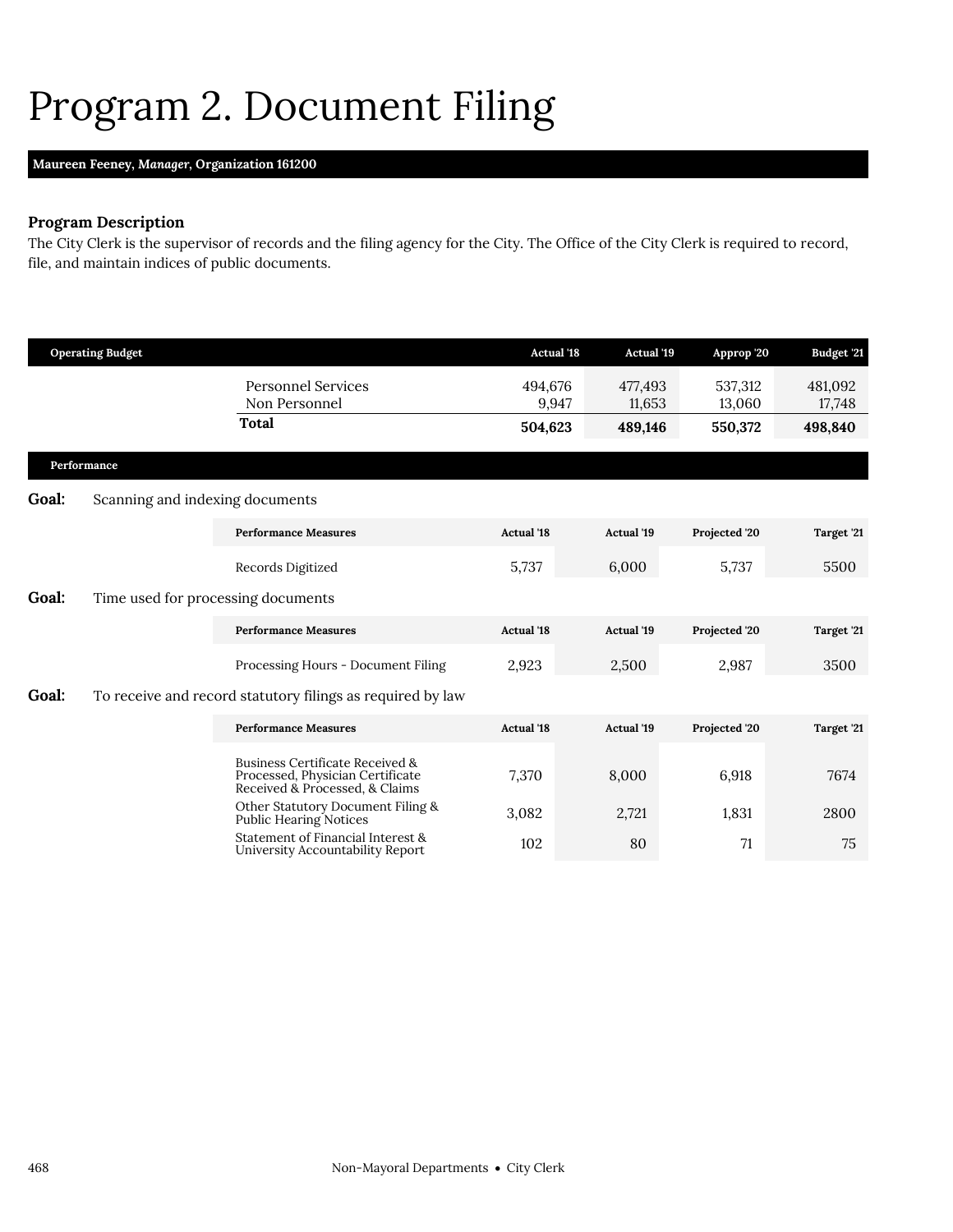### <span id="page-10-0"></span>Program 3. Archives

### **Maureen Feeney,** *Manager,* **Organization 161300**

### **Program Description**

The Archives oversees the preservation of significant records and facilitates improved and cost-effective access to public records by Boston municipal government and its citizens. It also oversees the elimination of obsolete records.

| <b>Operating Budget</b>             | <b>Actual</b> '18 | Actual '19        | Approp '20        | <b>Budget '21</b> |
|-------------------------------------|-------------------|-------------------|-------------------|-------------------|
| Personnel Services<br>Non Personnel | 380,822<br>66.011 | 375,507<br>68,017 | 413.898<br>74.205 | 407,261<br>75,879 |
| Total                               | 446,833           | 443.524           | 488.103           | 483,140           |

#### **Performance**

Goal: To provide archives record center to City departments and the public; provide records disposition services to departments

| <b>Performance Measures</b>                                                                | <b>Actual</b> '18       | <b>Actual</b> '19       | Projected '20         | Target '21              |
|--------------------------------------------------------------------------------------------|-------------------------|-------------------------|-----------------------|-------------------------|
| Administrative and Constituent<br>Consultation                                             | 1.759                   | 2,059                   | 2.324                 | 1,600                   |
| Destruction Approvals (Cu. Ft.)<br>Processing Hours - Archives<br>Records Digitized Images | 9,663<br>2,923<br>1.971 | 1,003<br>2,500<br>2,059 | 340<br>2,987<br>2,505 | 1,500<br>3,500<br>1,600 |
| Records Transfers to Archives &<br>Offsite Storage MB<br>Records Transfers to Archives &   | 343,390                 | 2792                    | 1,491,008             | 150,000                 |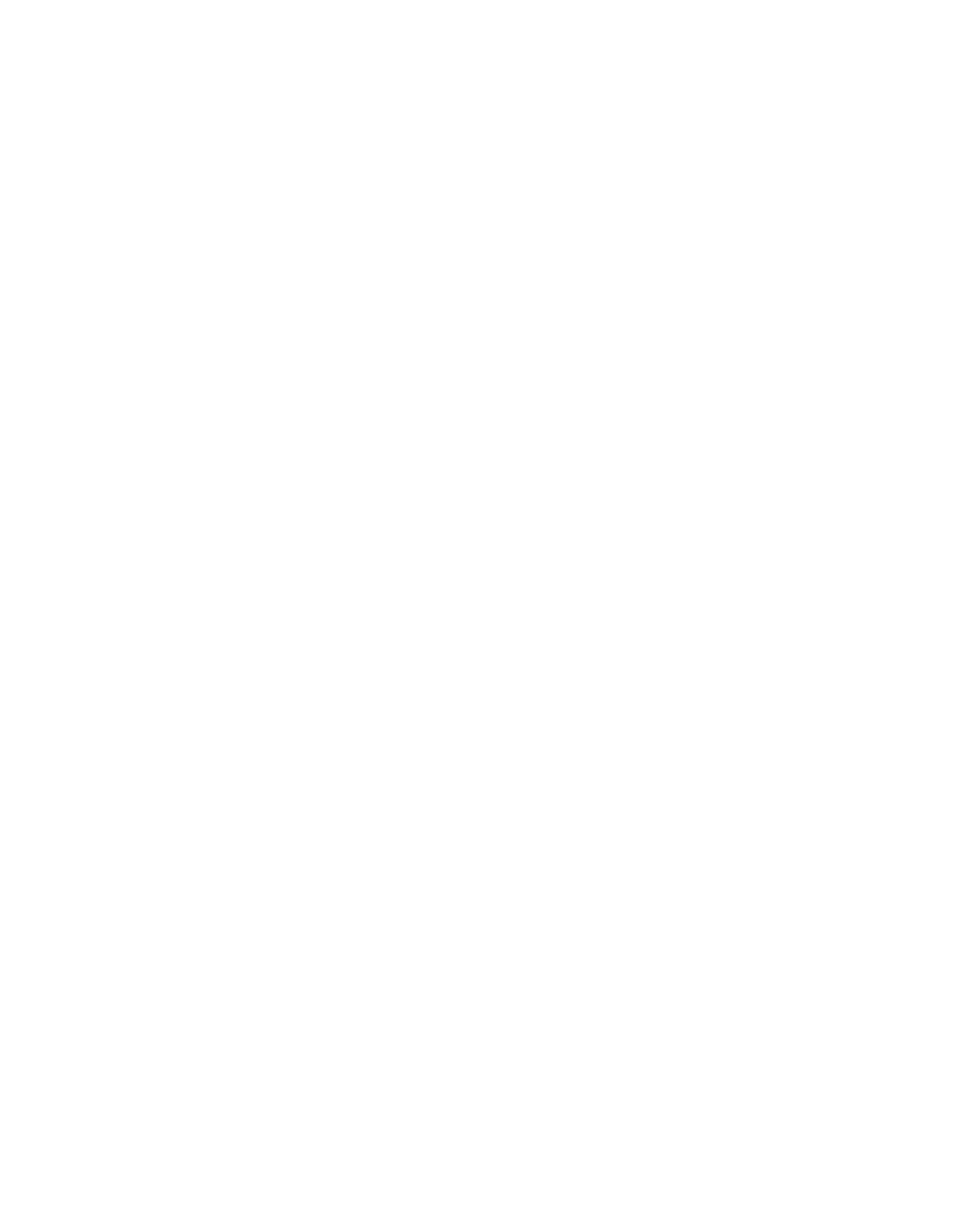# City Council Operating Budget

### **Kim Janey,** *Council President,* **Appropriation 112000**

#### **Department Mission**

As the Legislative body of the City, the City Council serves as a link between the citizens of Boston and their municipal government. Through the filing of legislation, the enactment of orders, ordinances and resolutions, the Council actively represents the diverse interests of Bostonians while ensuring the efficient and cost effective delivery of services. The Council fulfills its obligation as the appropriating authority by analyzing appropriations and loan orders.

### <span id="page-12-0"></span>**Selected Performance Goals**

#### **City Councilors**

- To ensure the sustainable and efficient delivery of city services for Boston residents.
- To review, create and/or strengthen policies and laws that address the current and future needs of Boston residents, businesses and organizations.

| <b>Operating Budget</b>      | Program Name                               | <b>Total Actual '18</b> | <b>Total Actual '19</b> | <b>Total Approp</b><br>20 | <b>Total Budget '21</b> |
|------------------------------|--------------------------------------------|-------------------------|-------------------------|---------------------------|-------------------------|
|                              | Administration                             | 284,685                 | 383,899                 | 457,612                   | 481,145                 |
|                              | <b>City Councilors</b>                     | 4,425,035               | 4,495,360               | 4,682,899                 | 4,677,795               |
|                              | Legislative/Financial Support              | 538,725                 | 563,212                 | 580,789                   | 577,460                 |
|                              | Total                                      | 5,248,445               | 5,442,471               | 5,721,300                 | 5,736,400               |
| <b>External Funds Budget</b> | <b>Fund Name</b>                           | <b>Total Actual '18</b> | <b>Total Actual '19</b> | <b>Total Approp</b><br>20 | <b>Total Budget '21</b> |
|                              | Racial Equality Training                   | $\mathbf{0}$            | 27,862                  | 50,000                    | 0                       |
|                              | Total                                      | $\bf{0}$                | 27,862                  | 50,000                    | $\bf{0}$                |
| <b>Operating Budget</b>      |                                            | <b>Actual '18</b>       | <b>Actual</b> '19       | Approp '20                | Budget '21              |
|                              | <b>Personnel Services</b><br>Non Personnel | 5,057,090<br>191,355    | 5,254,376<br>188,095    | 5,420,000<br>301,300      | 5,420,000<br>316,400    |
|                              | Total                                      | 5,248,445               | 5,442,471               | 5,721,300                 | 5,736,400               |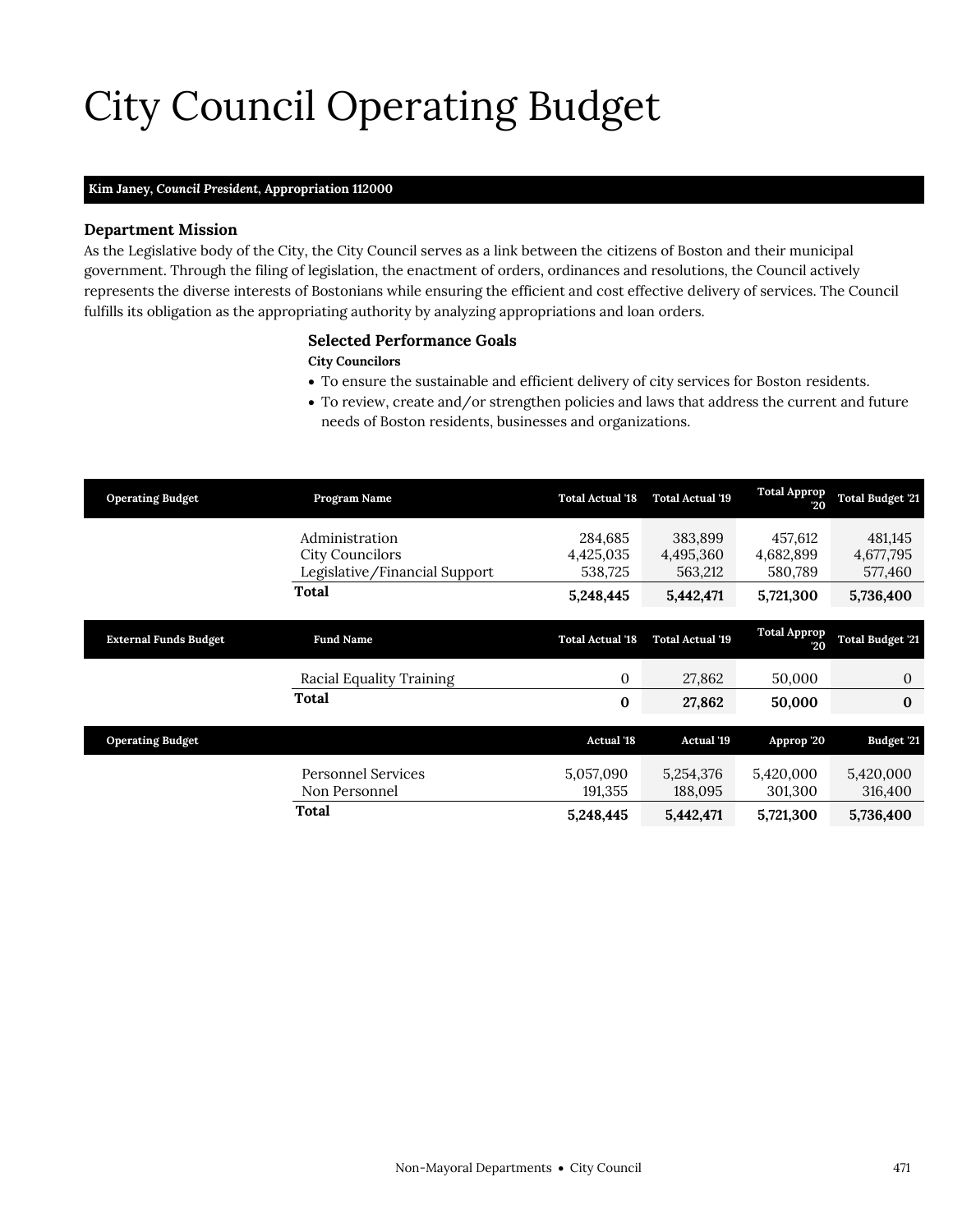# City Council Operating Budget



### **Authorizing Statutes**

- Structure of City Council, 1948 Mass. Acts ch. 452, as amended.
- District Representation, 1982 Mass. Acts ch. 605; 1991 Mass. Acts ch. 108; 1986 Mass. Acts ch. 343.

#### **Description of Services**

Members draft and file legislation on a wide range of public affairs in Boston designed to improve the quality of life for its citizens. Each year the Council conducts an extensive series of public hearings to review the Mayor's appropriation request for the subsequent fiscal year. After a thorough analysis and determination that the request is fiscally sound, the Council approves an appropriation. Constituent needs are served as directed by each individual councilor.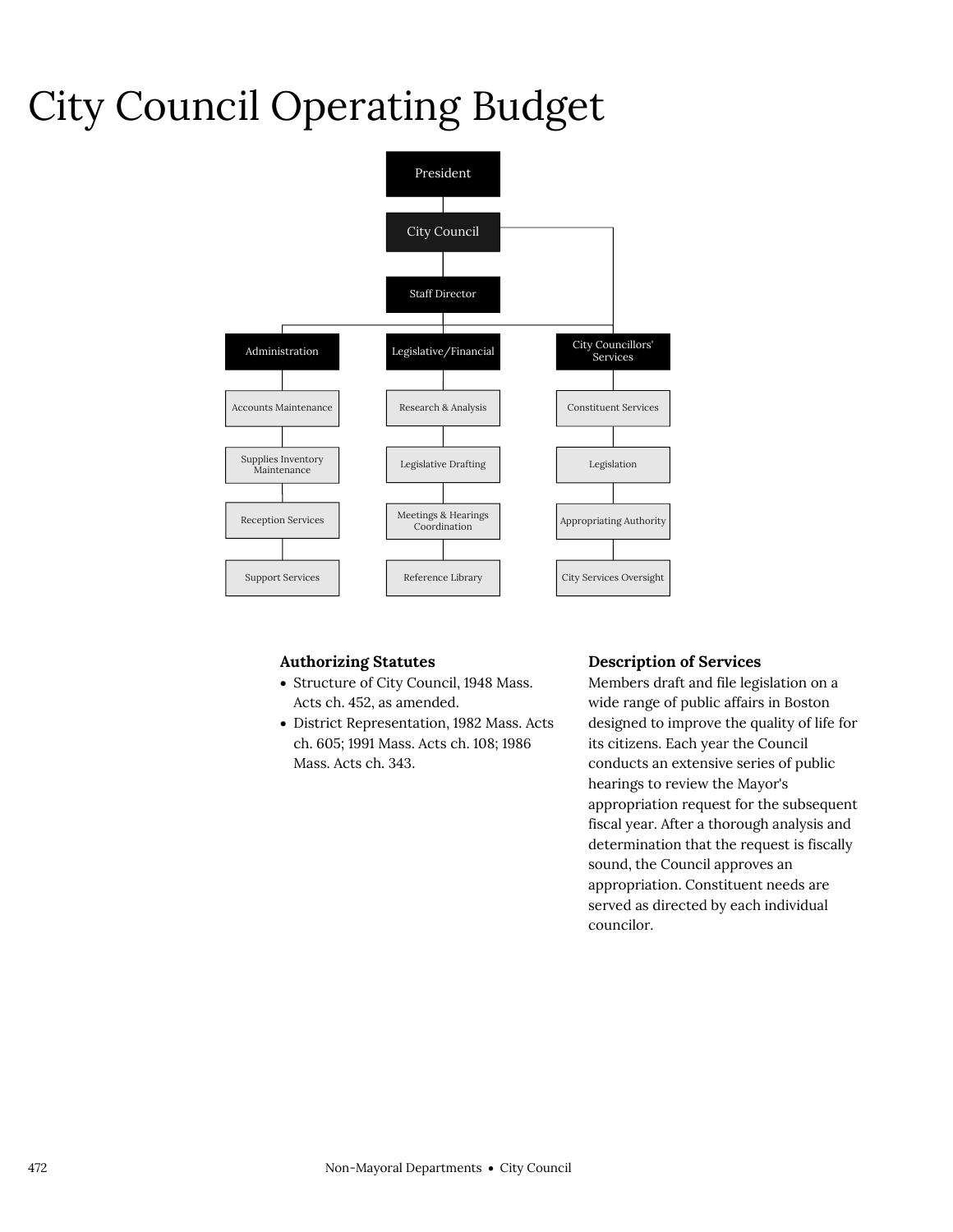# Department History

| <b>Personnel Services</b>                                                    | <b>FY18 Expenditure</b>  | FY19 Expenditure         | <b>FY20 Appropriation</b> | FY21 Adopted           | Inc/Dec 20 vs 21               |
|------------------------------------------------------------------------------|--------------------------|--------------------------|---------------------------|------------------------|--------------------------------|
| 51000 Permanent Employees                                                    | 4,945,205                | 5,201,111                | 5,300,000                 | 5,300,000              | 0                              |
| 51100 Emergency Employees                                                    | 0                        | 0                        | 0                         | 0                      | $\mathbf{0}$                   |
| 51200 Overtime<br>51600 Unemployment Compensation                            | $\mathbf{0}$<br>87,086   | $\overline{0}$<br>35,260 | $\overline{0}$<br>90,000  | $\mathbf{0}$<br>90,000 | $\mathbf{0}$<br>$\Omega$       |
| 51700 Workers' Compensation                                                  | 24,799                   | 18,005                   | 30,000                    | 30,000                 | $\mathbf{0}$                   |
| <b>Total Personnel Services</b>                                              | 5,057,090                | 5,254,376                | 5,420,000                 | 5,420,000              | $\mathbf{0}$                   |
| <b>Contractual Services</b>                                                  | FY18 Expenditure         | FY19 Expenditure         | FY20 Appropriation        | FY21 Adopted           | Inc/Dec 20 vs 21               |
| 52100 Communications                                                         | 2,461                    | 12,742                   | 20,000                    | 20,000                 | 0                              |
| 52200 Utilities                                                              | 0                        | 0                        | 0                         | 0                      | $\mathbf{0}$                   |
| 52400 Snow Removal                                                           | 0                        | 0                        | 0                         | $\mathbf{0}$           | $\mathbf{0}$                   |
| 52500 Garbage/Waste Removal                                                  | $\overline{0}$           | 0                        | $\overline{0}$            | $\mathbf{0}$           | $\mathbf{0}$                   |
| 52600 Repairs Buildings & Structures<br>52700 Repairs & Service of Equipment | $\overline{0}$<br>4,545  | $\overline{0}$<br>8,971  | $\overline{0}$<br>7,600   | $\Omega$<br>7,600      | $\mathbf{0}$<br>$\mathbf{0}$   |
| 52800 Transportation of Persons                                              | $\mathbf{0}$             | $\mathbf{0}$             | $\overline{0}$            | $\mathbf{0}$           | $\mathbf{0}$                   |
| 52900 Contracted Services                                                    | 111,761                  | 115,130                  | 179,500                   | 179,500                | $\mathbf{0}$                   |
| <b>Total Contractual Services</b>                                            | 118,767                  | 136,843                  | 207,100                   | 207,100                | $\mathbf{0}$                   |
| <b>Supplies &amp; Materials</b>                                              | <b>FY18 Expenditure</b>  | FY19 Expenditure         | <b>FY20 Appropriation</b> | FY21 Adopted           | Inc/Dec 20 vs 21               |
| 53000 Auto Energy Supplies                                                   | 0                        | 0                        | 0                         | 0                      | 0                              |
| 53200 Food Supplies                                                          | 7,705                    | 8,220                    | 8,000                     | 8,000                  | $\boldsymbol{0}$               |
| 53400 Custodial Supplies                                                     | 0                        | 0                        | 0                         | 0                      | $\mathbf{0}$                   |
| 53500 Med, Dental, & Hosp Supply<br>53600 Office Supplies and Materials      | $\mathbf{0}$             | 0                        | $\overline{0}$            | $\mathbf{0}$<br>31,500 | $\mathbf{0}$<br>$\overline{0}$ |
| 53700 Clothing Allowance                                                     | 33,809<br>0              | 10,375<br>0              | 31,500<br>0               | 0                      | $\overline{0}$                 |
| 53800 Educational Supplies & Mat                                             | $\overline{0}$           | 0                        | $\overline{0}$            | $\mathbf{0}$           | $\boldsymbol{0}$               |
|                                                                              |                          |                          |                           |                        |                                |
| 53900 Misc Supplies & Materials                                              | $\mathbf{0}$             | 0                        | $\overline{0}$            | $\mathbf{0}$           | $\mathbf{0}$                   |
| <b>Total Supplies &amp; Materials</b>                                        | 41,514                   | 18,595                   | 39,500                    | 39,500                 | $\mathbf{0}$                   |
| <b>Current Chgs &amp; Oblig</b>                                              | <b>FY18 Expenditure</b>  | FY19 Expenditure         | <b>FY20 Appropriation</b> | FY21 Adopted           | Inc/Dec 20 vs 21               |
| 54300 Workers' Comp Medical                                                  | 900                      | 0                        | 10,000                    | 10,000                 | 0                              |
| 54400 Legal Liabilities                                                      | $\mathbf{0}$             | 0                        | 0                         | 0                      | $\boldsymbol{0}$               |
| 54500 Aid To Veterans                                                        | 0                        | 0                        | $\overline{0}$            | $\mathbf{0}$           | $\boldsymbol{0}$               |
| 54600 Current Charges H&I                                                    | $\overline{0}$           | $\mathbf{0}$             | $\overline{0}$            | $\mathbf{0}$           | $\overline{0}$                 |
| 54700 Indemnification                                                        | 0                        | 0                        | 0                         | 0                      | $\mathbf{0}$                   |
| 54800 Reserve Account                                                        | $\overline{0}$<br>12,652 | $\overline{0}$<br>17,190 | $\overline{0}$<br>14,200  | $\mathbf{0}$<br>29,300 | $\mathbf{0}$<br>15,100         |
| 54900 Other Current Charges<br>Total Current Chgs & Oblig                    | 13,552                   | 17,190                   | 24,200                    | 39,300                 | 15,100                         |
| Equipment                                                                    | <b>FY18 Expenditure</b>  | FY19 Expenditure         | <b>FY20 Appropriation</b> | FY21 Adopted           | Inc/Dec 20 vs 21               |
|                                                                              | 0                        | 0                        | $\mathbf{0}$              | $\boldsymbol{0}$       | 0                              |
| 55000 Automotive Equipment<br>55400 Lease/Purchase                           | $\boldsymbol{0}$         | $\boldsymbol{0}$         | $\boldsymbol{0}$          | $\mathbf{0}$           | $\boldsymbol{0}$               |
| 55600 Office Furniture & Equipment                                           | 3,564                    | 952                      | 8,000                     | 8,000                  | $\mathbf{0}$                   |
| 55900 Misc Equipment                                                         | 13,958                   | 14,515                   | 22,500                    | 22,500                 | $\boldsymbol{0}$               |
| <b>Total Equipment</b>                                                       | 17,522                   | 15,467                   | 30,500                    | 30,500                 | $\mathbf{0}$                   |
| Other                                                                        | FY18 Expenditure         | FY19 Expenditure         | FY20 Appropriation        | FY21 Adopted           | Inc/Dec 20 vs 21               |
| 56200 Special Appropriation                                                  | 0                        | 0                        | $\mathbf{0}$              | $\boldsymbol{0}$       | 0                              |
| 57200 Structures & Improvements                                              | $\boldsymbol{0}$         | $\boldsymbol{0}$         | $\mathbf{0}$              | $\boldsymbol{0}$       | $\boldsymbol{0}$               |
| 58000 Land & Non-Structure                                                   | $\boldsymbol{0}$         | $\boldsymbol{0}$         | $\mathbf{0}$              | $\boldsymbol{0}$       | $\boldsymbol{0}$               |
| <b>Total Other</b>                                                           | $\boldsymbol{0}$         | $\boldsymbol{0}$         | $\boldsymbol{0}$          | $\boldsymbol{0}$       | $\boldsymbol{0}$               |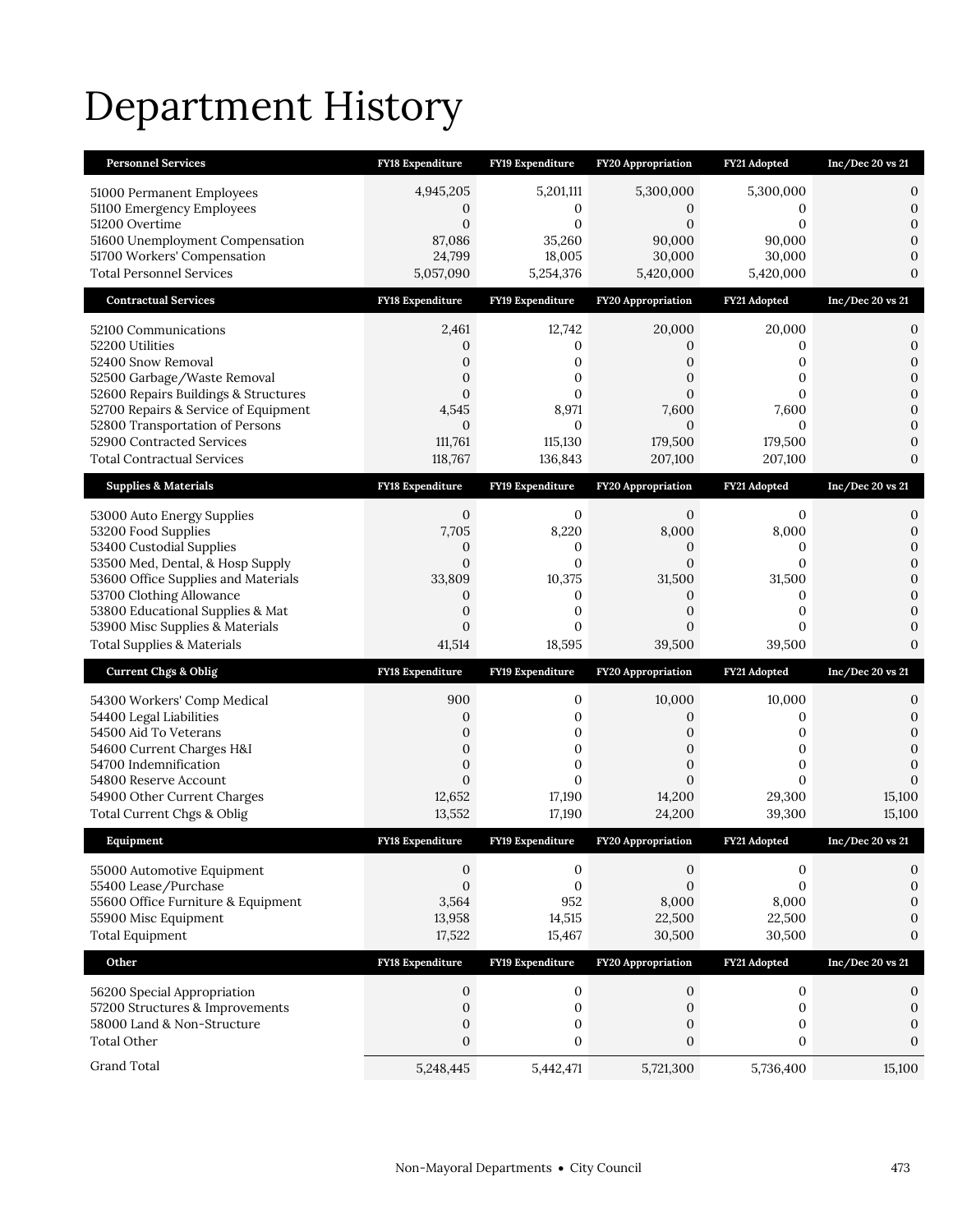### Department Personnel

| Title                                   | Union<br>Code | Grade | Position | <b>FY21 Salary</b> | Title                                   | Union<br>Code | Grade | Position | <b>FY21 Salary</b> |
|-----------------------------------------|---------------|-------|----------|--------------------|-----------------------------------------|---------------|-------|----------|--------------------|
|                                         |               |       |          |                    |                                         |               |       |          |                    |
| Admin Asst (CC)                         | <b>CCE</b>    | NG    | 22.00    | 703,802            | Dir of Legislative Budget<br>Analysis   | <b>CCS</b>    | NG    | 1.00     | 81,825             |
| Administrative & Technical<br>Asst      | <b>CCS</b>    | NG    | 1.00     | 48,328             | Legislative Assistant                   | <b>CCS</b>    | NG    | 1.00     | 50,137             |
| Business Manager (CC)                   | <b>CCS</b>    | NG    | 1.00     | 63,901             | Off Manager                             | <b>CCS</b>    | NG.   | 1.00     | 46,026             |
| Central Staff Director                  | <b>CCS</b>    | NG    | 1.00     | 91,089             | Research & Policy Director              | <b>CCS</b>    | NG    | 1.00     | 75,978             |
| City Councilor                          | <b>CCE</b>    | NG    | 13.00    | 1,349,197          | Secretary_CC                            | <b>CCE</b>    | NG    | 68.00    | 2,034,534          |
| City Messenger & Sr Legislative<br>Asst | CCS           | NG    | 1.00     | 64,246             | Sr Legislative Asst & Budget<br>Analyst | <b>CCS</b>    | NG    | 2.00     | 116,389            |
| Compliance Director & Staff<br>Counsel  | <b>CCS</b>    | NG    | 1.00     | 91,197             | Television Operations & Tech<br>Manager | <b>CCS</b>    | NG.   | 1.00     | 69,833             |
|                                         |               |       |          |                    | Total                                   |               |       | 115      | 4,886,482          |
|                                         |               |       |          |                    | Adjustments                             |               |       |          |                    |
|                                         |               |       |          |                    | Differential Payments                   |               |       |          | $\mathbf{0}$       |
|                                         |               |       |          |                    | Other                                   |               |       |          | 423,262            |

**FY21 Total Request** 

Chargebacks 0 Salary Savings<br>
FY21 Total Request<br>
FY21 Total Request<br>
5,299,999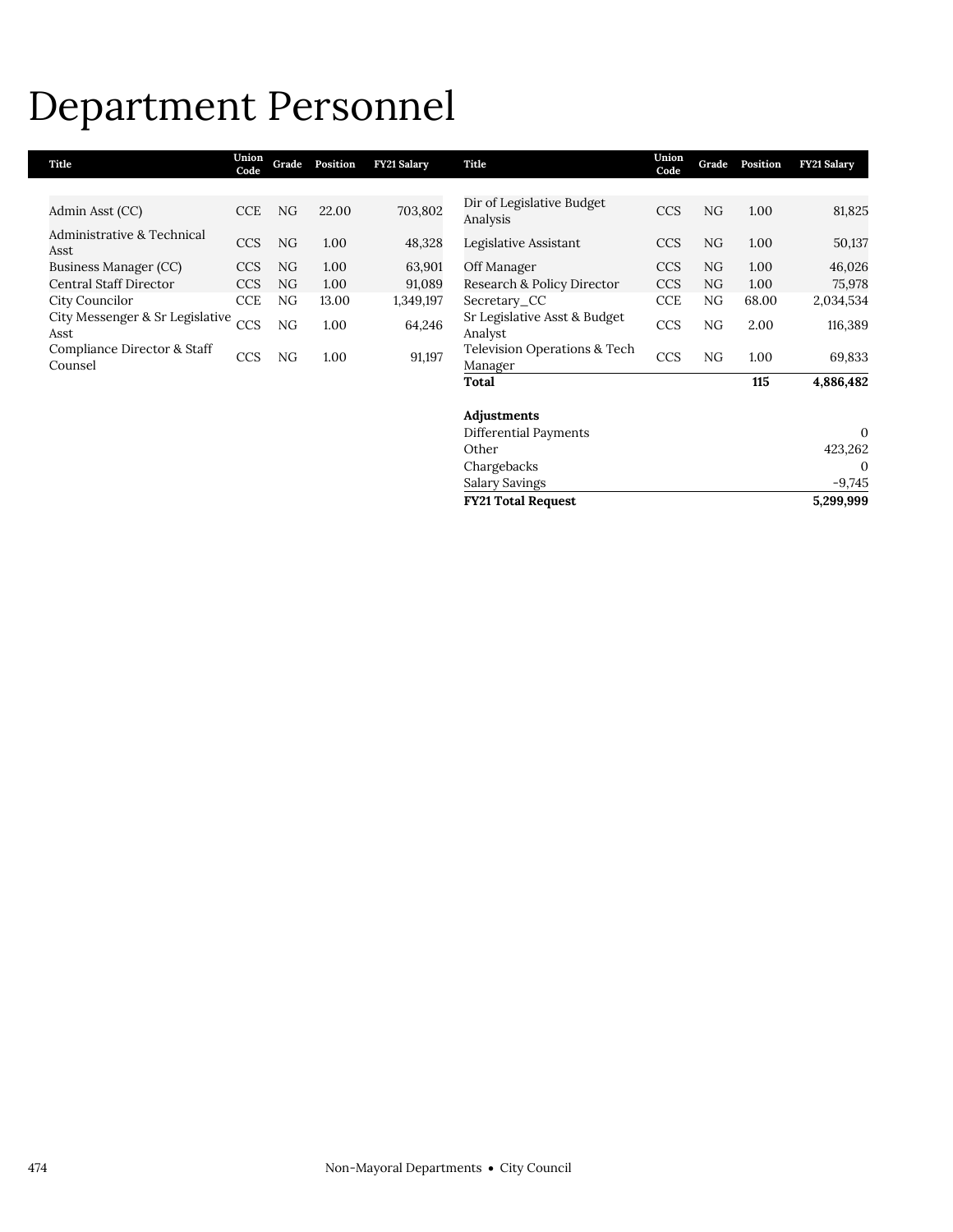# External Funds History

| <b>Personnel Services</b>                                               | FY18 Expenditure                 | FY19 Expenditure      | FY20 Appropriation                   | FY21 Adopted        | Inc/Dec 20 vs 21                 |
|-------------------------------------------------------------------------|----------------------------------|-----------------------|--------------------------------------|---------------------|----------------------------------|
| 51000 Permanent Employees                                               | 0                                | 0                     | 0                                    | 0                   | 0                                |
| 51100 Emergency Employees                                               | $\mathbf{0}$                     | $\boldsymbol{0}$      | $\boldsymbol{0}$                     | 0                   | $\mathbf{0}$                     |
| 51200 Overtime                                                          | 0                                | 0                     | 0                                    | 0                   | $\boldsymbol{0}$                 |
| 51300 Part Time Employees<br>51400 Health Insurance                     | 0<br>0                           | $\boldsymbol{0}$<br>0 | $\boldsymbol{0}$<br>$\mathbf{0}$     | 0<br>$\overline{0}$ | $\boldsymbol{0}$<br>$\mathbf{0}$ |
| 51500 Pension & Annuity                                                 | 0                                | $\boldsymbol{0}$      | 0                                    | 0                   | $\mathbf{0}$                     |
| 51600 Unemployment Compensation                                         | $\overline{0}$                   | $\overline{0}$        | $\overline{0}$                       | $\overline{0}$      | $\overline{0}$                   |
| 51700 Workers' Compensation                                             | $\overline{0}$                   | 0                     | $\boldsymbol{0}$                     | 0                   | $\mathbf{0}$                     |
| 51800 Indirect Costs                                                    | $\mathbf{0}$                     | 0                     | $\boldsymbol{0}$                     | 0                   | $\overline{0}$                   |
| 51900 Medicare<br><b>Total Personnel Services</b>                       | $\mathbf{0}$<br>$\mathbf{0}$     | 0<br>$\boldsymbol{0}$ | $\boldsymbol{0}$<br>$\boldsymbol{0}$ | 0<br>0              | $\mathbf{0}$<br>$\mathbf{0}$     |
|                                                                         |                                  |                       |                                      |                     |                                  |
| <b>Contractual Services</b>                                             | <b>FY18 Expenditure</b>          | FY19 Expenditure      | FY20 Appropriation                   | FY21 Adopted        | Inc/Dec 20 vs 21                 |
| 52100 Communications                                                    | 0                                | 0                     | 0                                    | 0                   | 0                                |
| 52200 Utilities                                                         | $\overline{0}$                   | 0                     | 0                                    | 0                   | $\boldsymbol{0}$                 |
| 52400 Snow Removal<br>52500 Garbage/Waste Removal                       | 0<br>0                           | 0<br>0                | 0<br>0                               | 0<br>0              | $\mathbf{0}$<br>$\mathbf{0}$     |
| 52600 Repairs Buildings & Structures                                    | $\mathbf{0}$                     | $\mathbf{0}$          | $\mathbf{0}$                         | 0                   | $\mathbf{0}$                     |
| 52700 Repairs & Service of Equipment                                    | $\overline{0}$                   | 0                     | $\overline{0}$                       | 0                   | $\mathbf{0}$                     |
| 52800 Transportation of Persons                                         | $\mathbf{0}$                     | $\overline{0}$        | $\overline{0}$                       | 0                   | $\mathbf{0}$                     |
| 52900 Contracted Services                                               | $\mathbf{0}$                     | 26,637                | 50,000                               | 0                   | $\mathbf{0}$                     |
| <b>Total Contractual Services</b>                                       | 0                                | 26,637                | 50,00                                | 0                   | $\mathbf{0}$                     |
| <b>Supplies &amp; Materials</b>                                         | <b>FY18 Expenditure</b>          | FY19 Expenditure      | FY20 Appropriation                   | FY21 Adopted        | Inc/Dec 20 vs 21                 |
| 53000 Auto Energy Supplies                                              | 0                                | 0                     | 0                                    | 0                   | 0                                |
| 53200 Food Supplies                                                     | $\overline{0}$                   | 1,225                 | 0                                    | 0                   | $\mathbf{0}$                     |
| 53400 Custodial Supplies                                                | 0                                | 0                     | 0                                    | 0                   | $\mathbf{0}$                     |
| 53500 Med, Dental, & Hosp Supply<br>53600 Office Supplies and Materials | $\overline{0}$<br>$\overline{0}$ | $\overline{0}$<br>0   | $\overline{0}$<br>0                  | $\overline{0}$<br>0 | $\overline{0}$<br>$\mathbf{0}$   |
| 53700 Clothing Allowance                                                | $\mathbf{0}$                     | 0                     | $\boldsymbol{0}$                     | 0                   | $\mathbf{0}$                     |
| 53800 Educational Supplies & Mat                                        | $\mathbf{0}$                     | 0                     | $\boldsymbol{0}$                     | 0                   | $\mathbf{0}$                     |
| 53900 Misc Supplies & Materials                                         | 0                                | $\mathbf{0}$          | 0                                    | 0                   | $\mathbf{0}$                     |
| <b>Total Supplies &amp; Materials</b>                                   | $\boldsymbol{0}$                 | 1,225                 | $\boldsymbol{0}$                     | 0                   | $\Omega$                         |
| <b>Current Chgs &amp; Oblig</b>                                         | <b>FY18 Expenditure</b>          | FY19 Expenditure      | <b>FY20 Appropriation</b>            | FY21 Adopted        | Inc/Dec 20 vs 21                 |
| 54300 Workers' Comp Medical                                             | 0                                | 0                     | 0                                    | 0                   | 0                                |
| 54400 Legal Liabilities                                                 | 0                                | 0                     | 0                                    | 0                   | $\mathbf{0}$                     |
| 54600 Current Charges H&I                                               | 0                                | 0                     | 0                                    | 0                   | $\mathbf{0}$                     |
| 54700 Indemnification<br>54800 Reserve Account                          | 0<br>$\Omega$                    | 0<br>$\Omega$         | 0<br>$\Omega$                        | 0<br>$\Omega$       | $\mathbf{0}$<br>$\Omega$         |
| 54900 Other Current Charges                                             | 0                                | 0                     | 0                                    | $\boldsymbol{0}$    | 0                                |
| Total Current Chgs & Oblig                                              | $\boldsymbol{0}$                 | 0                     | $\boldsymbol{0}$                     | 0                   | 0                                |
| Equipment                                                               | FY18 Expenditure                 | FY19 Expenditure      | FY20 Appropriation                   | FY21 Adopted        | $Inc/Dec$ 20 vs 21               |
| 55000 Automotive Equipment                                              | 0                                | $\boldsymbol{0}$      | 0                                    | $\boldsymbol{0}$    | 0                                |
| 55400 Lease/Purchase                                                    | 0                                | $\boldsymbol{0}$      | 0                                    | 0                   | 0                                |
| 55600 Office Furniture & Equipment                                      | 0                                | 0                     | 0                                    | 0                   |                                  |
| 55900 Misc Equipment                                                    | 0                                | 0                     | 0                                    | 0                   | $\Omega$                         |
| <b>Total Equipment</b>                                                  | $\boldsymbol{0}$                 | 0                     | $\boldsymbol{0}$                     | 0                   | 0                                |
| Other                                                                   | <b>FY18 Expenditure</b>          | FY19 Expenditure      | <b>FY20 Appropriation</b>            | FY21 Adopted        | Inc/Dec 20 vs 21                 |
| 56200 Special Appropriation                                             | 0                                | 0                     | 0                                    | $\mathbf{0}$        | 0                                |
| 57200 Structures & Improvements                                         | 0                                | 0                     | 0                                    | $\mathbf{0}$        | 0                                |
| 58000 Land & Non-Structure                                              | 0                                | 0                     | 0                                    | 0                   | 0                                |
| <b>Total Other</b>                                                      | 0                                | 0                     | 0                                    | 0                   | 0                                |
| Grand Total                                                             | 0                                | 27,862                | 50,000                               | $\boldsymbol{0}$    | $\mathbf{0}$                     |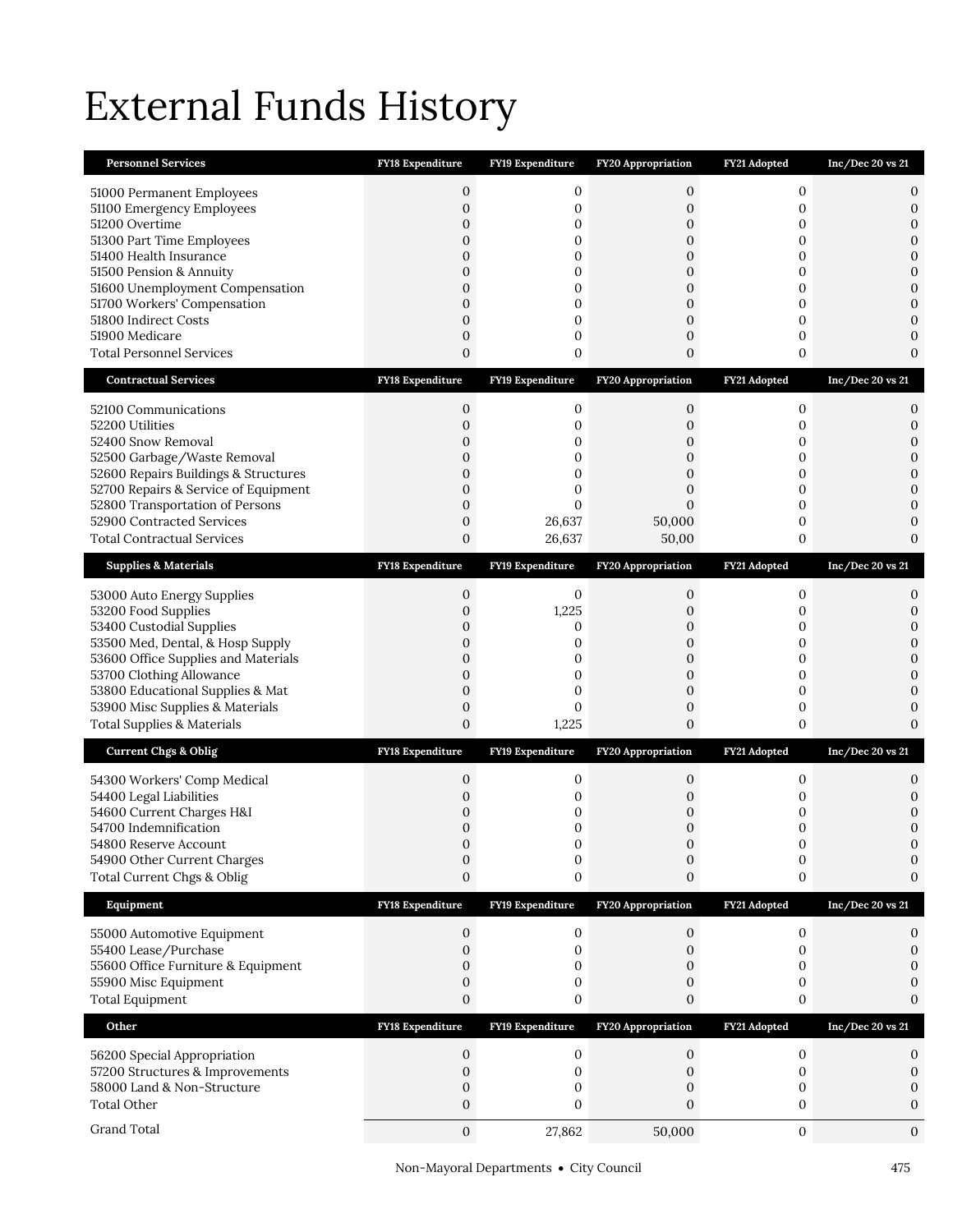# <span id="page-17-0"></span>Program 1. City Council Administration

### **Yuleidy Valdez,** *Manager,* **Organization 112100**

### **Program Description**

The Administration Program is responsible for providing staff resources and administrative direction to City Council programs. It also oversees budgeting, purchasing, information systems, and personnel matters for the City Council.

| <b>Operating Budget</b>             | <b>Actual</b> '18 | <b>Actual</b> '19  | Approp '20        | Budget '21         |
|-------------------------------------|-------------------|--------------------|-------------------|--------------------|
| Personnel Services<br>Non Personnel | 248,908<br>35,777 | 281.149<br>102.750 | 362.612<br>95,000 | 371,045<br>110,100 |
| Total                               | 284.685           | 383.899            | 457.612           | 481.145            |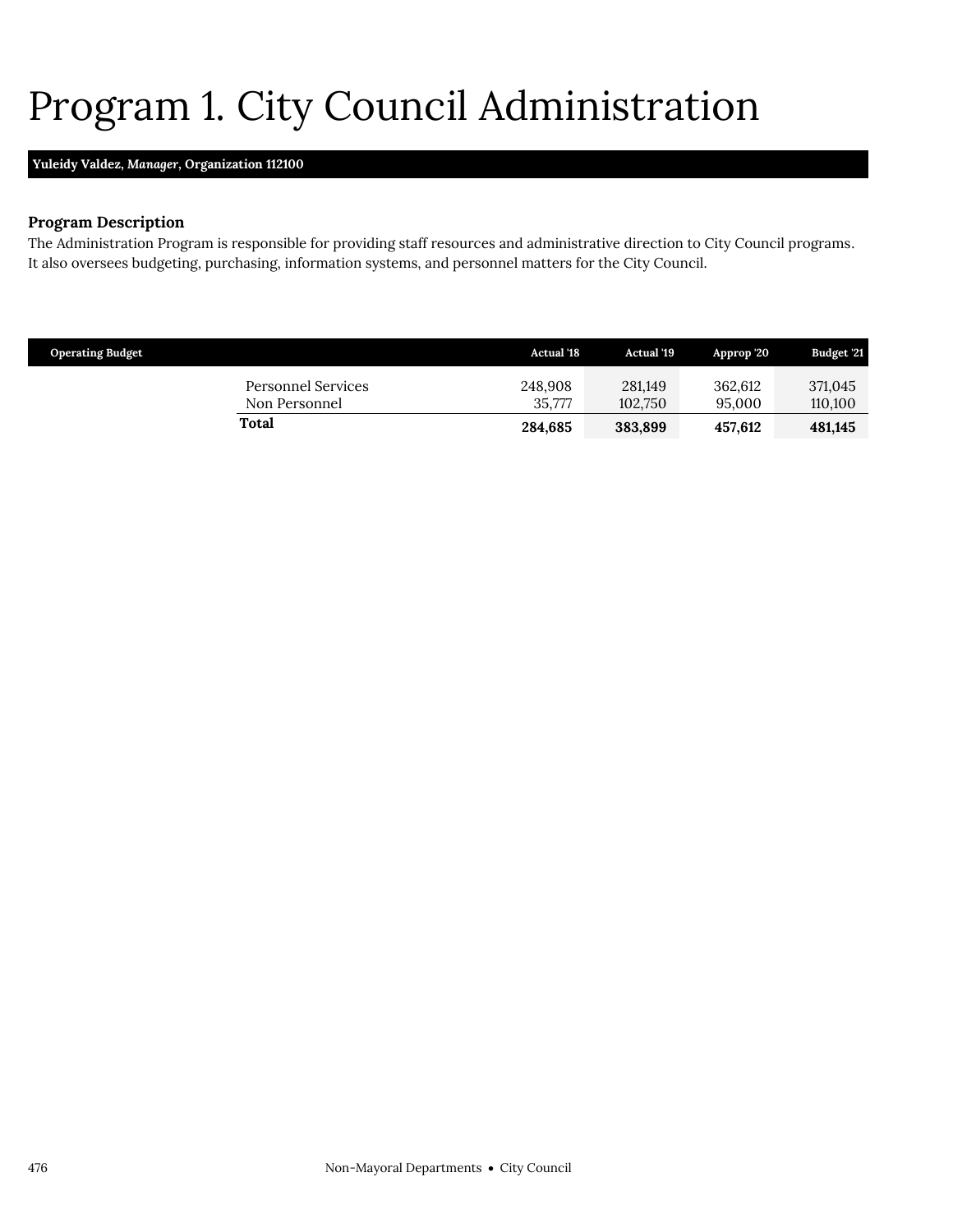# <span id="page-18-0"></span>Program 2. City Councilors

### **Kim Janey,** *Manager,* **Organization 112200**

#### **Program Description**

The City Councilors program provides a liaison between Bostonians and their municipal government, and advocates on behalf of constituent needs at the city department, state, and federal levels. The program also translates appropriate citizen concerns into Council legislation.

|              | <b>Operating Budget</b> |                                                                                        | <b>Actual '18</b>    | Actual '19          | Approp '20           | Budget '21           |
|--------------|-------------------------|----------------------------------------------------------------------------------------|----------------------|---------------------|----------------------|----------------------|
|              |                         | <b>Personnel Services</b><br>Non Personnel                                             | 4,275,194<br>149,841 | 4,436,632<br>58,728 | 4,510,799<br>172,100 | 4,505,695<br>172,100 |
|              |                         | Total                                                                                  | 4,425,035            | 4,495,360           | 4,682,899            | 4,677,795            |
|              | Performance             |                                                                                        |                      |                     |                      |                      |
| <b>Goal:</b> |                         | To ensure the sustainable and efficient delivery of city services for Boston residents |                      |                     |                      |                      |
|              |                         | <b>Performance Measures</b>                                                            | <b>Actual '18</b>    | <b>Actual</b> '19   | Projected '20        | Target '21           |
|              |                         | Administrative Matters                                                                 | 392                  | 419                 | 399                  | 420                  |
|              |                         | Appropriations & Loan Orders                                                           | 68                   | 61                  | 43                   | 64                   |
|              |                         | Grants                                                                                 | 84                   | 103                 | 111                  | 110                  |

### Goal: To maximize opportunities for citizen input into the Council's legislative process

| <b>Performance Measures</b>                     | <b>Actual</b> '18 | <b>Actual</b> '19 | Projected '20 | Target '21 |
|-------------------------------------------------|-------------------|-------------------|---------------|------------|
| Legislative matters receiving public<br>hearing | 186               | 185               | 204           | 190        |
| Orders for Hearings                             | 101               | 112               | 113           | 120        |
| Public hearings held                            | 114               | 133               | 146           | 120        |

Goal: To review, create and/or strengthen policies and laws that address the current and future needs of Boston residents, businesses and organizations

| <b>Performance Measures</b>                                 | <b>Actual</b> '18 | <b>Actual</b> '19 | Projected '20 | Target '21 |
|-------------------------------------------------------------|-------------------|-------------------|---------------|------------|
| Council working sessions and<br>meetings                    | 15                | 16                | 20            | 15         |
| Home Rule Petitions                                         | 12                | 9                 | 8             | 10         |
| Hours of Council meetings, hearings<br>and working sessions | 258               | 308               | 338           | 300        |
| Legislative Resolutions                                     | 45                | 45                | 67            | 45         |
| Ordinances                                                  | 11                | 8                 | 8             | 13         |
| Regular Council sessions                                    | 34                | 35                | 35            | 35         |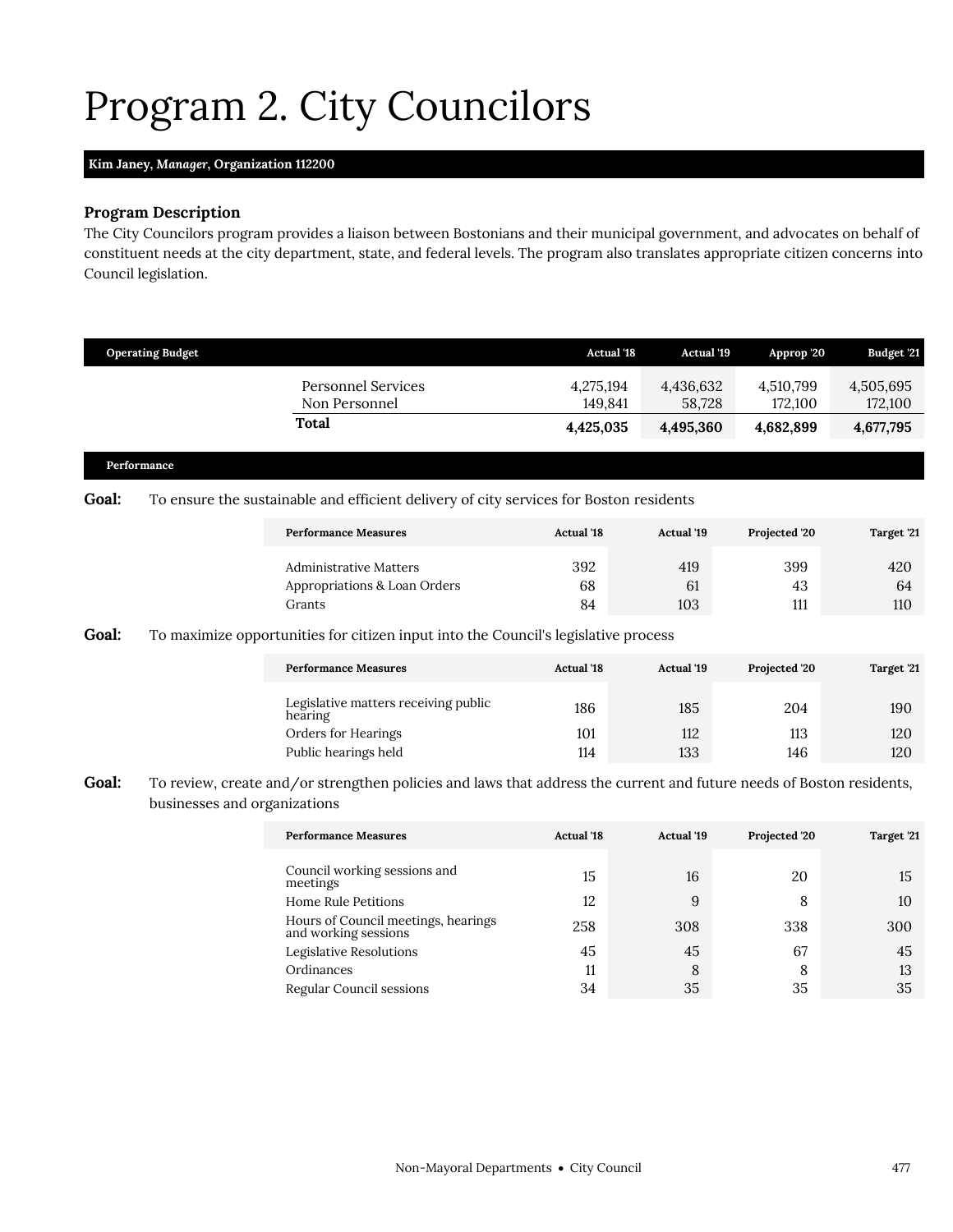# <span id="page-19-0"></span>Program 3. Legislative/Financial Support

### **Yuleidy Valdez,** *Manager,* **Organization 112300**

### **Program Description**

The mission of the Legislative/Financial Support Program is to provide research and draft legislation to be filed by City Councilors and provide analysis of legislation introduced by the Mayor. The program also provides a comprehensive analysis of the operating and capital budgets. The program maintains the Council's municipal reference library, furnishing City departments and the general public with information on municipal government.

| <b>Operating Budget</b> |                                     | <b>Actual</b> '18 | <b>Actual</b> '19 | Approp 20         | Budget '21        |
|-------------------------|-------------------------------------|-------------------|-------------------|-------------------|-------------------|
|                         | Personnel Services<br>Non Personnel | 532,988<br>5.737  | 536,595<br>26.617 | 546.589<br>34.200 | 543,260<br>34,200 |
|                         | Total                               | 538,725           | 563,212           | 580.789           | 577,460           |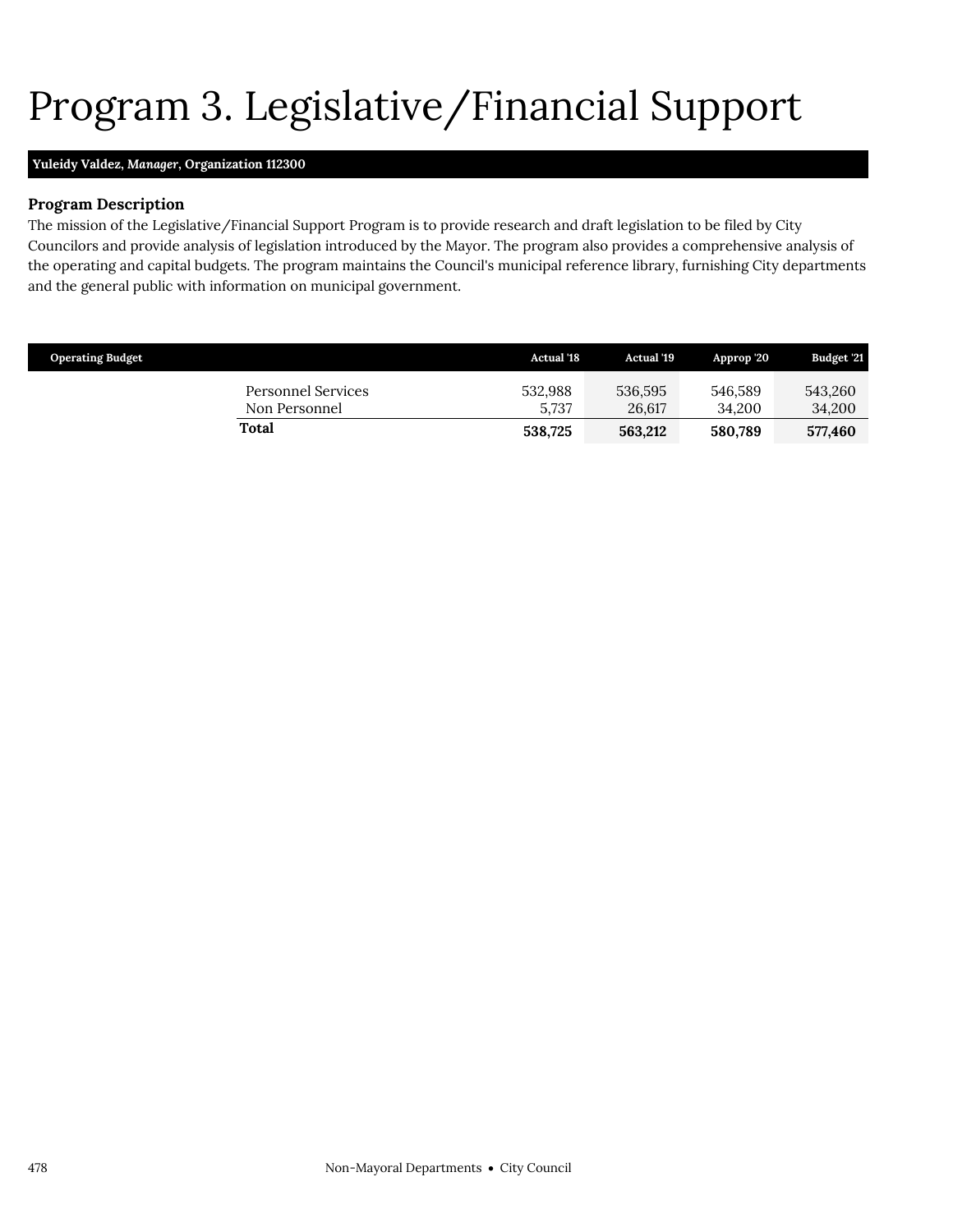# <span id="page-20-0"></span>Finance Commission Operating Budget

### **Matt Cahill,** *Director,* **Appropriation 193000**

### **Department Mission**

The mission of the Finance Commission is to investigate matters relating to appropriations, loans, expenditures, accounts and methods of administration affecting the City of Boston or Suffolk County, or any department thereof which the Commission determines requires investigation. The Commission reports its findings to the Mayor, the City Council, and the general public.

| <b>Operating Budget</b> | Program Name                        | <b>Total Actual '18</b> | <b>Total Actual '19</b> | <b>Total Approp</b><br>20 | <b>Total Budget '21</b> |
|-------------------------|-------------------------------------|-------------------------|-------------------------|---------------------------|-------------------------|
|                         | <b>Finance Commission</b>           | 271,026                 | 276,452                 | 294,446                   | 299,784                 |
|                         | Total                               | 271,026                 | 276,452                 | 294,446                   | 299,784                 |
|                         |                                     |                         |                         |                           |                         |
|                         |                                     |                         |                         |                           |                         |
| <b>Operating Budget</b> |                                     | <b>Actual '18</b>       | <b>Actual '19</b>       | Approp '20                | Budget '21              |
|                         | Personnel Services<br>Non Personnel | 269.473<br>1,553        | 274,557<br>1,895        | 287,196<br>7,250          | 292,534<br>7,250        |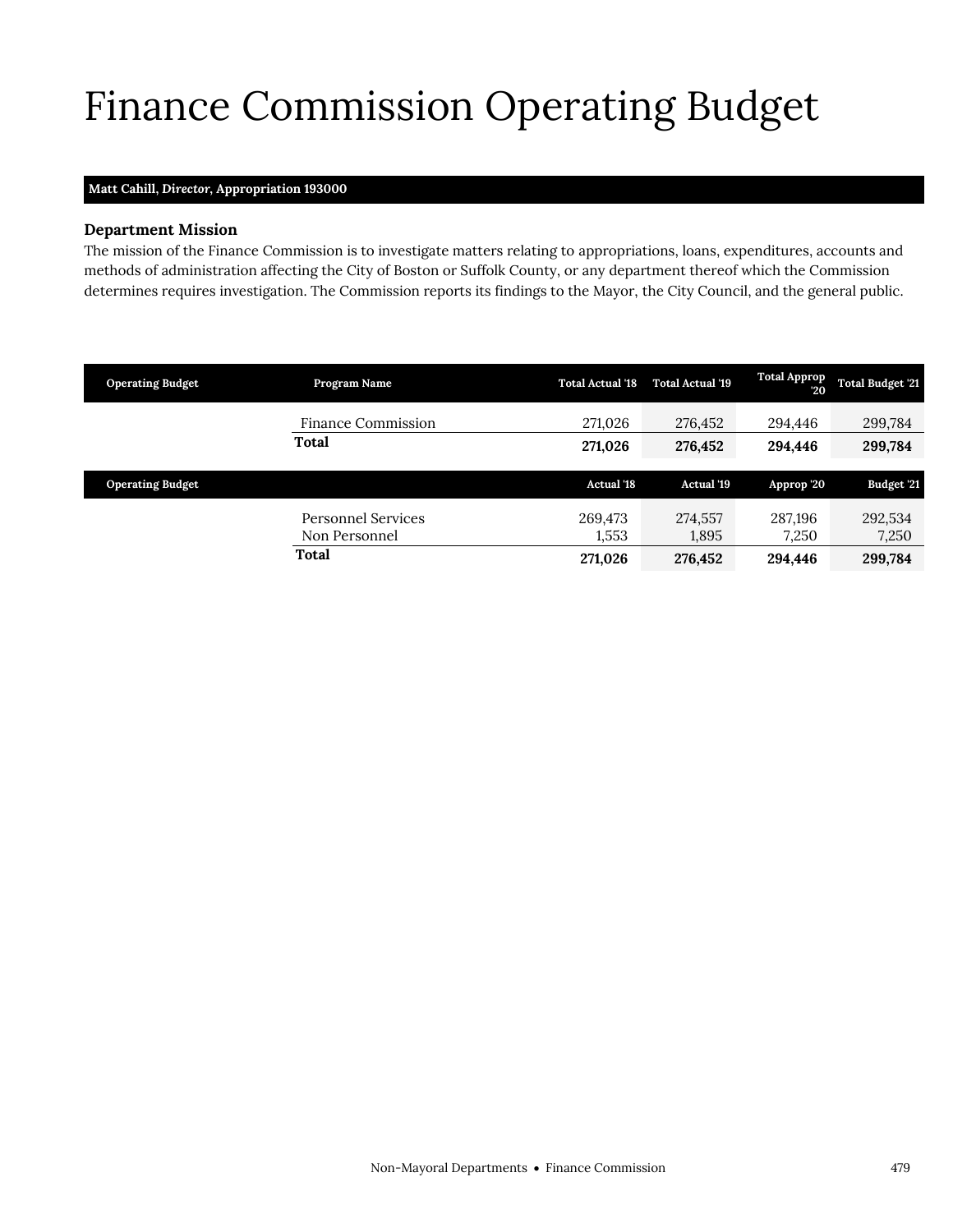### Finance Commission Operating Budget



### **Authorizing Statutes**

- Finance Commission, 1908 Mass. Acts ch. 562; 1909 Mass. Acts ch. 486, § 17.
- Duties, 1909 Mass. Acts ch. 486, § 18-19; 1948 Mass. Acts ch. 261.
- Referrals to Finance Commission by the Mayor, Auditor, or Collector-Treasurer, 1909 Mass. Acts ch. 486, § 18-19; 1948 Mass. Acts ch. 452, §§ 49-50.
- Expenses, 1965 Mass. Acts ch. 894.
- Powers, Penalties, Perjury, Depositions, Protection Against Self-Incrimination, 1909 Mass. Acts ch. 486, §§ 20-21, as amended.
- Off-Street Parking Facilities, Eminent Domain, 1946 Mass. Acts ch. 474, § 1a, as amended.

#### **Description of Services**

The Finance Commission conducts investigations into all matters it deems appropriate. The Commission hires independent staff who conduct many of the investigations, with the Commission publishing and presenting all final reports. The Finance Commission also reviews, and if necessary investigates, all contracts referred to it and reports its findings and recommendations to the Mayor.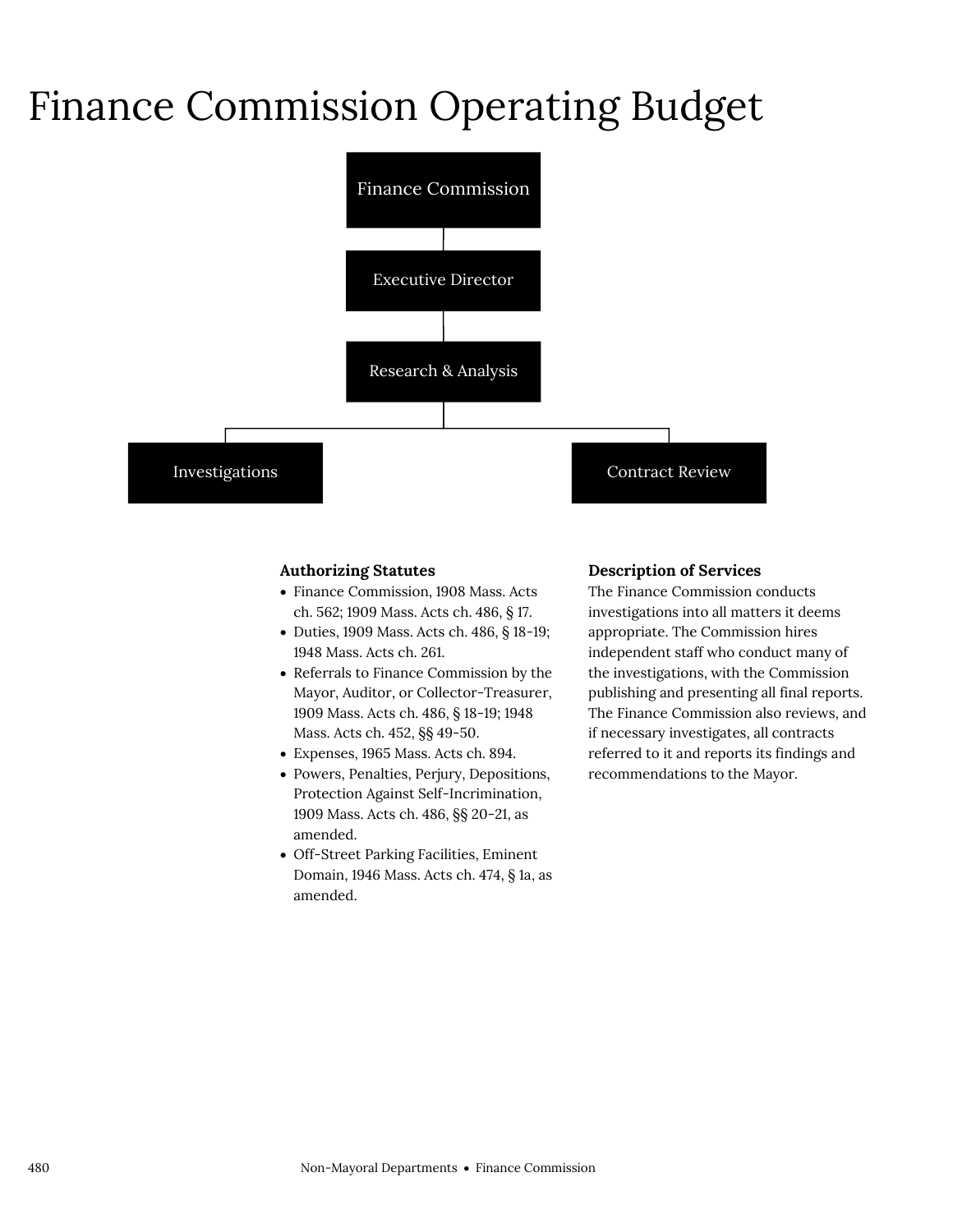# Department History

| <b>Personnel Services</b>                                                    | <b>FY18 Expenditure</b>              | FY19 Expenditure             | <b>FY20 Appropriation</b>        | FY21 Adopted     | $Inc/Dec$ 20 vs 21               |
|------------------------------------------------------------------------------|--------------------------------------|------------------------------|----------------------------------|------------------|----------------------------------|
| 51000 Permanent Employees                                                    | 269,473                              | 274,557                      | 287,196                          | 292,534          | 5,338                            |
| 51100 Emergency Employees                                                    | $\mathbf{0}$                         | 0                            | 0                                | 0                | 0                                |
| 51200 Overtime                                                               | $\boldsymbol{0}$                     | 0                            | 0                                | 0                | $\boldsymbol{0}$                 |
| 51600 Unemployment Compensation<br>51700 Workers' Compensation               | $\boldsymbol{0}$<br>$\mathbf{0}$     | 0<br>$\mathbf{0}$            | 0<br>$\boldsymbol{0}$            | 0<br>0           | 0<br>$\boldsymbol{0}$            |
| <b>Total Personnel Services</b>                                              | 269,473                              | 274,557                      | 287,196                          | 292,534          | 5,338                            |
| <b>Contractual Services</b>                                                  | <b>FY18 Expenditure</b>              | FY19 Expenditure             | <b>FY20 Appropriation</b>        | FY21 Adopted     | $Inc/Dec$ 20 vs 21               |
| 52100 Communications                                                         | 1,184                                | 1,327                        | 2,000                            | 2,000            | 0                                |
| 52200 Utilities                                                              | $\mathbf{0}$                         | 0                            | 0                                | 0                | 0                                |
| 52400 Snow Removal                                                           | $\boldsymbol{0}$                     | 0                            | 0                                | 0                | 0                                |
| 52500 Garbage/Waste Removal                                                  | $\mathbf{0}$                         | $\mathbf{0}$                 | $\overline{0}$                   | 0                | $\mathbf{0}$                     |
| 52600 Repairs Buildings & Structures<br>52700 Repairs & Service of Equipment | $\mathbf{0}$<br>$\mathbf{0}$         | $\mathbf{0}$<br>$\mathbf{0}$ | $\mathbf{0}$<br>250              | 0<br>250         | 0<br>$\overline{0}$              |
| 52800 Transportation of Persons                                              | 302                                  | 302                          | 600                              | 600              | 0                                |
| 52900 Contracted Services                                                    | $\mathbf{0}$                         | $\mathbf{0}$                 | 1,500                            | 1,500            | 0                                |
| <b>Total Contractual Services</b>                                            | 1,486                                | 1,629                        | 4,350                            | 4,350            | $\overline{0}$                   |
| <b>Supplies &amp; Materials</b>                                              | FY18 Expenditure                     | FY19 Expenditure             | FY20 Appropriation               | FY21 Adopted     | Inc/Dec 20 vs 21                 |
| 53000 Auto Energy Supplies                                                   | 0                                    | 0                            | 0                                | 0                | 0                                |
| 53200 Food Supplies                                                          | $\boldsymbol{0}$                     | 0                            | $\boldsymbol{0}$                 | 0                | 0                                |
| 53400 Custodial Supplies                                                     | 0                                    | 0                            | 0                                | 0                | $\overline{0}$                   |
| 53500 Med, Dental, & Hosp Supply<br>53600 Office Supplies and Materials      | $\boldsymbol{0}$<br>67               | 0<br>150                     | $\boldsymbol{0}$<br>525          | 0<br>525         | 0<br>$\overline{0}$              |
| 53700 Clothing Allowance                                                     | $\mathbf{0}$                         | 0                            | 0                                | 0                | $\overline{0}$                   |
| 53800 Educational Supplies & Mat                                             | $\boldsymbol{0}$                     | 0                            | $\boldsymbol{0}$                 | 0                | 0                                |
|                                                                              |                                      |                              |                                  |                  |                                  |
| 53900 Misc Supplies & Materials                                              | $\boldsymbol{0}$                     | $\mathbf{0}$                 | $\mathbf{0}$                     | $\boldsymbol{0}$ | 0                                |
| <b>Total Supplies &amp; Materials</b>                                        | 67                                   | 150                          | 525                              | 525              | $\overline{0}$                   |
| <b>Current Chgs &amp; Oblig</b>                                              | <b>FY18 Expenditure</b>              | FY19 Expenditure             | FY20 Appropriation               | FY21 Adopted     | $Inc/Dec$ 20 vs 21               |
| 54300 Workers' Comp Medical                                                  | 0                                    | 0                            | 0                                | 0                | 0                                |
| 54400 Legal Liabilities                                                      | $\boldsymbol{0}$                     | 0                            | 0                                | 0                | 0                                |
| 54500 Aid To Veterans                                                        | 0                                    | $\boldsymbol{0}$             | 0                                | 0                | $\mathbf{0}$                     |
| 54600 Current Charges H&I                                                    | 0                                    | 0                            | $\overline{0}$                   | 0                | 0                                |
| 54700 Indemnification                                                        | $\boldsymbol{0}$                     | $\mathbf{0}$<br>$\mathbf{0}$ | $\boldsymbol{0}$<br>$\mathbf{0}$ | 0<br>0           | $\overline{0}$<br>$\overline{0}$ |
| 54800 Reserve Account<br>54900 Other Current Charges                         | $\boldsymbol{0}$<br>$\boldsymbol{0}$ | 116                          | 250                              | 250              | 0                                |
| Total Current Chgs & Oblig                                                   | 0                                    | 116                          | 250                              | 250              | $\overline{0}$                   |
| Equipment                                                                    | FY18 Expenditure                     | FY19 Expenditure             | <b>FY20 Appropriation</b>        | FY21 Adopted     | Inc/Dec 20 vs 21                 |
|                                                                              | 0                                    | 0                            | 0                                | 0                | 0                                |
| 55000 Automotive Equipment<br>55400 Lease/Purchase                           | $\mathbf{0}$                         | 0                            | 0                                | 0                | 0                                |
| 55600 Office Furniture & Equipment                                           | 0                                    | 0                            | $\boldsymbol{0}$                 | $\overline{0}$   | $\overline{0}$                   |
| 55900 Misc Equipment                                                         | $\boldsymbol{0}$                     | $\boldsymbol{0}$             | 2,125                            | 2,125            | $\mathbf{0}$                     |
| <b>Total Equipment</b>                                                       | $\boldsymbol{0}$                     | $\boldsymbol{0}$             | 2,125                            | 2,125            | 0                                |
| Other                                                                        | FY18 Expenditure                     | FY19 Expenditure             | FY20 Appropriation               | FY21 Adopted     | Inc/Dec 20 vs 21                 |
| 56200 Special Appropriation                                                  | 0                                    | 0                            | 0                                | $\boldsymbol{0}$ | 0                                |
| 57200 Structures & Improvements                                              | $\boldsymbol{0}$                     | $\boldsymbol{0}$             | $\mathbf{0}$                     | $\boldsymbol{0}$ | $\boldsymbol{0}$                 |
| 58000 Land & Non-Structure                                                   | 0                                    | $\boldsymbol{0}$             | 0                                | 0                | $\boldsymbol{0}$                 |
| <b>Total Other</b>                                                           | $\boldsymbol{0}$                     | $\boldsymbol{0}$             | $\boldsymbol{0}$                 | $\boldsymbol{0}$ | $\mathbf{0}$                     |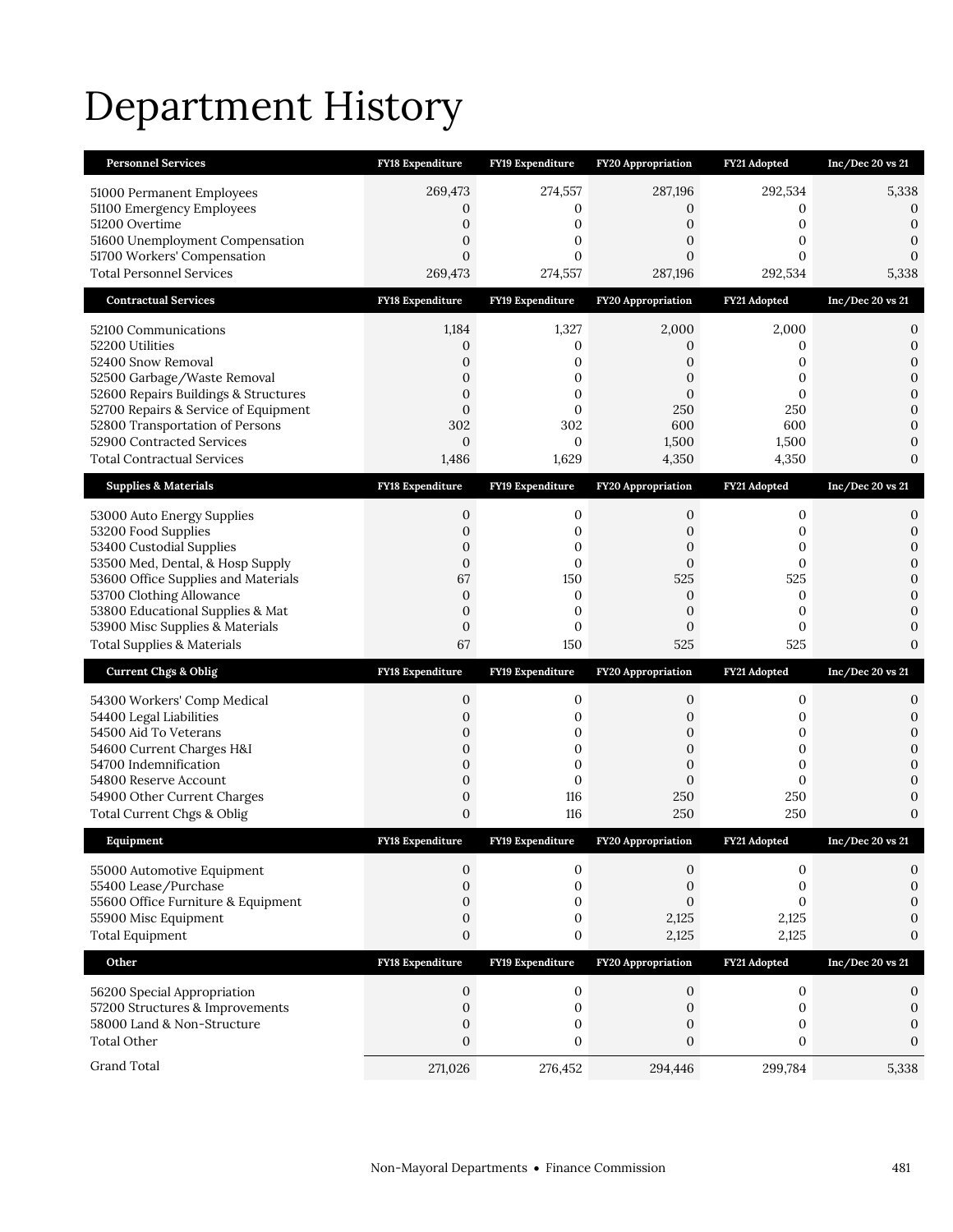### Department Personnel

| Title                 | Union<br>Code |    | Grade Position | <b>FY21 Salary</b> | Title                         | Union<br>Code | Grade | Position | <b>FY21 Salary</b> |
|-----------------------|---------------|----|----------------|--------------------|-------------------------------|---------------|-------|----------|--------------------|
|                       |               |    |                |                    |                               |               |       |          |                    |
| Admin Asst (FC)       | <b>EXM</b>    | 03 | 1.00           | 59,777             | <b>Confidential Secretary</b> | <b>EXM</b>    | 12    | 1.00     | 135,428            |
| Chairperson (Fin Com) | EXO           | NG | 1.00           | 5,014              | Financial Analyst             | <b>EXM</b>    | 06    | 1.00     | 88,116             |
|                       |               |    |                |                    | Total                         |               |       | 4        | 288,335            |
|                       |               |    |                |                    |                               |               |       |          |                    |
|                       |               |    |                |                    | Adjustments                   |               |       |          |                    |
|                       |               |    |                |                    | Differential Payments         |               |       |          | $\mathbf{0}$       |
|                       |               |    |                |                    | Other                         |               |       |          | 4,200              |
|                       |               |    |                |                    | Chargebacks                   |               |       |          | $\Omega$           |
|                       |               |    |                |                    | Salary Savings                |               |       |          | $\mathbf{0}$       |
|                       |               |    |                |                    | <b>FY21 Total Request</b>     |               |       |          | 292,535            |